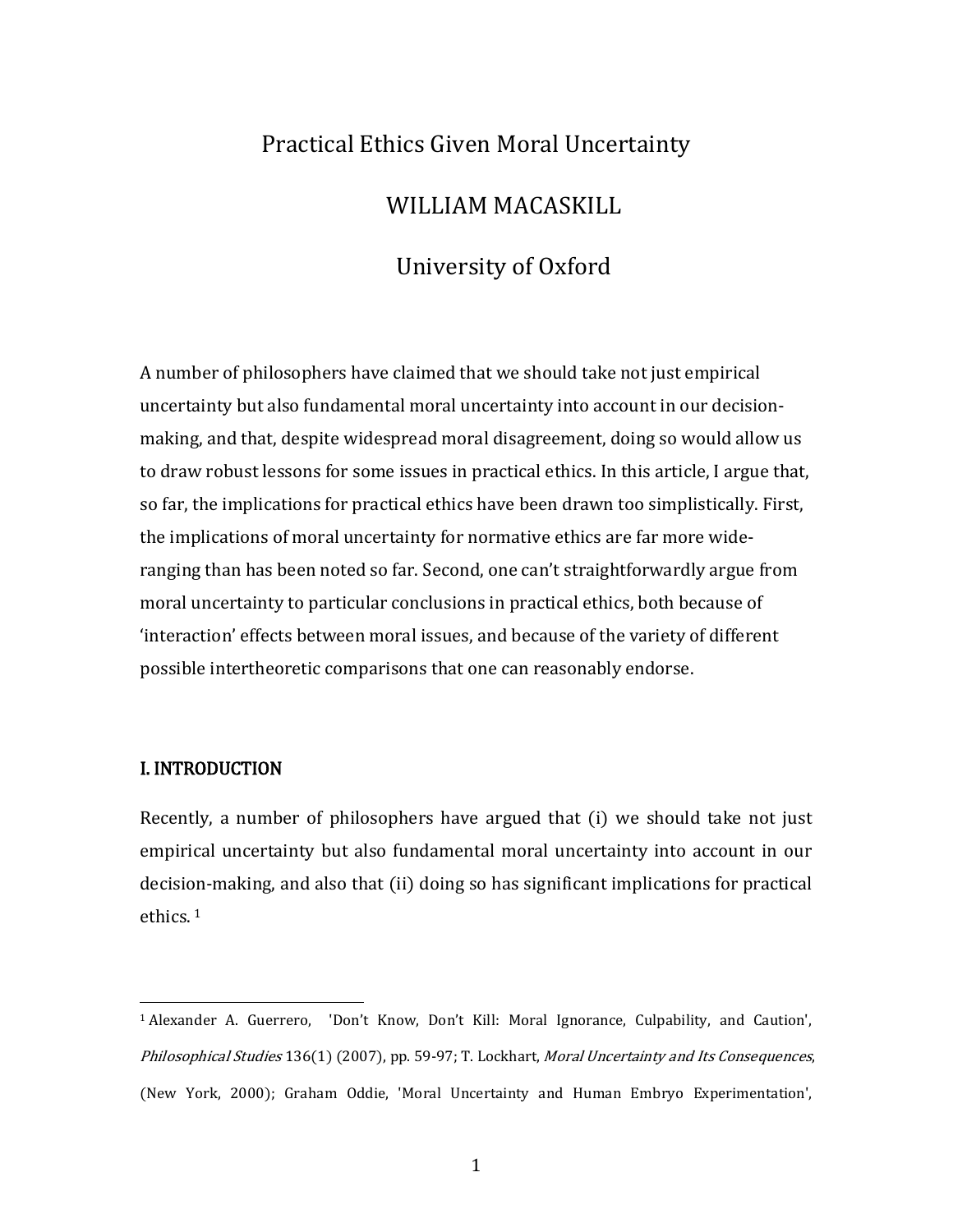This literature has principally focused on the topics of abortion and vegetarianism. The argument runs approximately as follows. Consider, first, the following case of decision-making under empirical uncertainty:

## Speeding

Julia is considering whether to speed round a blind corner. She thinks it's pretty unlikely that there's anyone crossing the road immediately around the corner, but she's not sure. If she speeds and hits someone, she will certainly severely injure them. If she goes slowly, she certainly will not injure anyone, but will get to work slightly later than she would have done had she sped.

Her decision-situation looks as follows:

|                | <b>Someone crossing</b> | No-one crossing    |
|----------------|-------------------------|--------------------|
| <b>Speed</b>   | Significant wrong       | Permissible        |
| <b>Go Slow</b> | Permissible             | Mild personal cost |

In this situation, both expected value reasoning and common-sense recommend that Julia should not speed.

But if we agree with this in a case of purely empirical uncertainty, and we think that we should treat moral and empirical uncertainty analogously, then we should in general think that it's impermissible to eat meat.<sup>[2](#page-1-0)</sup> Consider the following case:

<span id="page-1-0"></span>*Medicine and Moral Reasoning*, eds. K. W. M. Fulford, G. Gillett and J. Martin Soskice (Cambridge, 1994), pp. 144-161; Dan Moller, 'Abortion and Moral Risk', Philosophy 86(3) (2011), pp. 425-443. <sup>2</sup> See Guerrero, 'Don't Know, Don't Kill' and Moller, 'Abortion and Moral Risk'. Sometimes this and the case against abortion are presented as a *dominance* argument, where vegetarianism, or having a child, is suggested to be certainly permissible (Lockhart, *Moral Uncertainty*, ch. 2; Brian Weatherson, i<br>I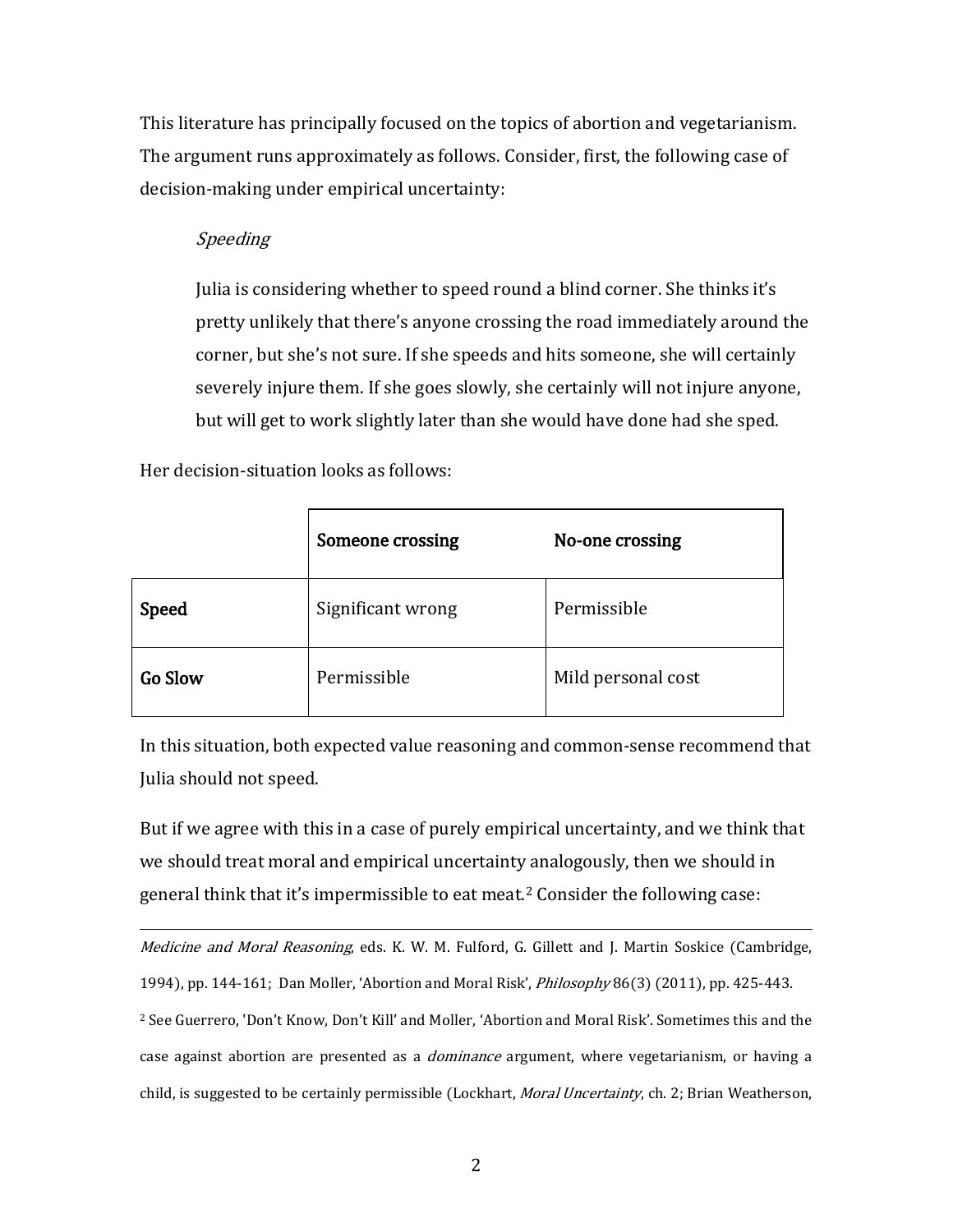#### Vegetarianism

Harry is considering whether to eat meat or a vegetarian option for dinner. He thinks it's pretty unlikely animals matter morally, but he's not sure. If he eats meat and animals do matter morally, then he commits a grave wrong. If he eats the vegetarian option, he will certainly not commit a grave wrong, though he will enjoy the meal less than he would have done had he eaten meat.

|                | Animals matter    | Animals don't matter |
|----------------|-------------------|----------------------|
| Eat meat       | Significant wrong | Permissible          |
| Eat vegetarian | Permissible       | Mild personal cost   |

Here, the decision situation is analogous to the decision situation in *Speeding*. Even if Harry is highly confident in the view that animals don't matter, his credence in the view that they do matter generates a significant risk of doing something gravely wrong, outweighing the greater likelihood of missing out on a mild prudential benefit. If we thought that Julia shouldn't speed in *Speeding*, then we should think that Harry shouldn't eat meat in Vegetarianism.

'Review of Ted Lockhart, *Moral Uncertainty and Its Consequences*', *Mind* 111(443), pp. 693-696). However, I think that we should be considering how to make decisions in light of all the possible reasons for action that one has. And if one believes that there is no moral reason against eating meat, whereas there is a prudential reason in favour of eating meat, then eating meat is the most all-thingsconsidered choice-worthy option. So the 'dominance' form of the argument will almost never apply. l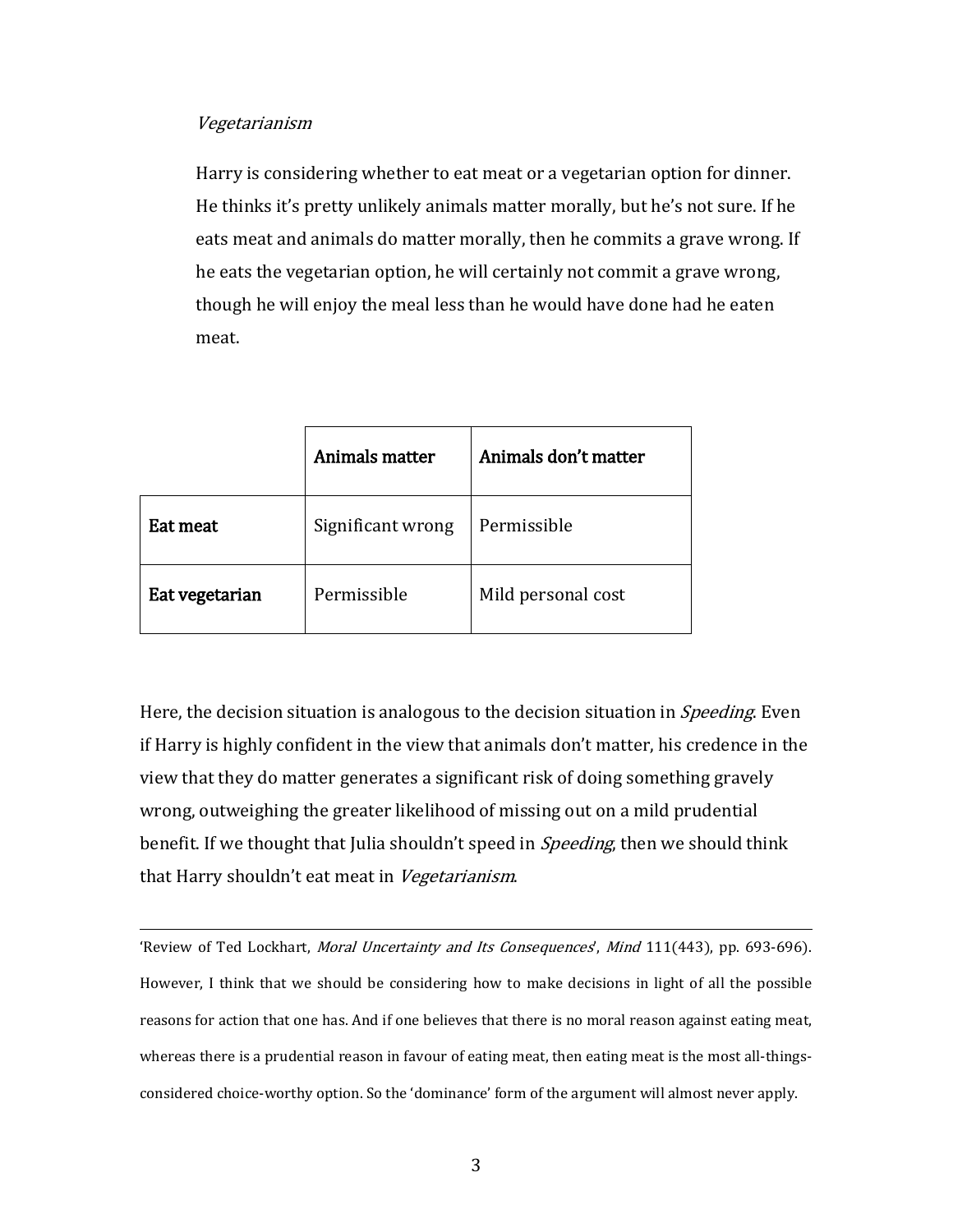A similar argument can be made for abortion. Consider the following case:

## Abortion

Isobel is twenty weeks pregnant and is considering whether to have an abortion. She thinks it's pretty unlikely that twenty-week-old fetuses have a right to life, but she's not sure. If she has an abortion and twenty-week-old fetuses do have a right to life, then she commits a grave wrong. If she has the child and gives it up for adoption, she will certainly not commit a grave wrong, though she will bear considerable costs as a result of pregnancy, childbirth, and separation from her child.

|                      | <b>Fetuses have</b><br>a right to life | <b>Fetuses have</b><br>no right to life |
|----------------------|----------------------------------------|-----------------------------------------|
| Have abortion        | Very gravely wrong                     | Permissible                             |
| Give up for adoption | Permissible                            | Significant personal cost               |

In this case, the prudential cost to the decision-maker is higher than it is in *Speeding* or Vegetarianism. But the potential moral wrong, if the view that fetuses have a right to life is correct, is also much greater. So, again, it seems that even if Isobel is fairly confident in the view that fetuses have no right to life, the risk that they do is sufficient to outweigh the significant prudential reason in favour of having the abortion, and Isobel should not have the abortion.

If this argument works, then it is like the philosopher's stone for practical ethicists: it would mean that we could draw robust lessons for practical ethics even despite extensive disagreement among moral philosophers. As Ted Lockhart comments: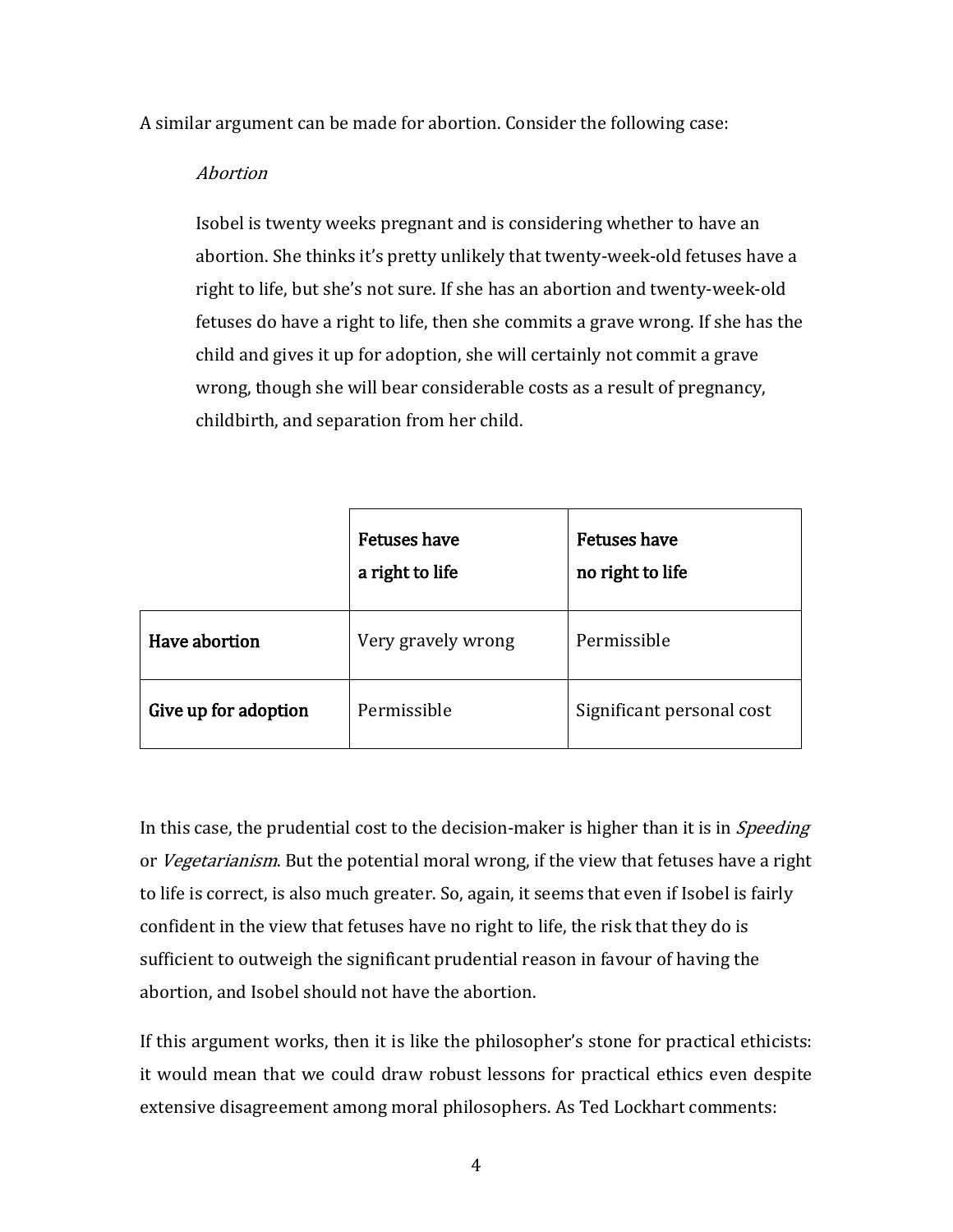The significance of this argument is that, if sound, it shows that much of philosophers' discussion of the morality of abortion is for practical (i.e., decision-making) purposes unnecessary.[3](#page-4-0)

Some philosophers endorse the implications of moral [un](#page-4-2)certainty for vegetarianism and abortion;<sup>[4](#page-4-1)</sup> others take them to be a *modus tollens*.<sup>5</sup> But all authors so far seem to agree that taking moral uncertainty into account in one's decisions really does have these implications, does so in a rather straightforward way, and does so largely independently of the credences that one has in different moral views, as long as those credences are broadly reasonable.

In this article, I'm going to make things more complicated, in two ways. First, I show that the *prima facie* implications of moral uncertainty for issues in normative ethics are far more wide-ranging than has been noted in the literature so far.

Second, I show how one can't straightforwardly argue from moral uncertainty to particular conclusions in practical ethics, using abortion and vegetarianism as particular examples. I argue for this on two grounds: first, because of 'interaction'

<span id="page-4-0"></span><sup>&</sup>lt;sup>3</sup> Lockhart, *Moral Uncertainty*, p. 52. i<br>I

<span id="page-4-1"></span><sup>&</sup>lt;sup>4</sup> Moller: "[the moral uncertainty argument] does seem to suggest, however, that there is a moral reason – probably not a weak one – for most agents to avoid abortion" ('Abortion and Moral Risk', p. 443) Lockhart: "In the vast majority of situations in which decision-makers decide whether to have abortions, not having an abortion is the *reasonable* choice of action." (Moral Uncertainty and Its Consequences, p. 52)]. Pope Jean Paul II: "the mere probability that a human person is involved [in the practice of abortion] would suffice to justify an absolute clear prohibition of any intervention aimed at killing a human embryo." ('Encyclical Letter Evangelium Vitae', Acta Apostolicae Sedis 87, 1995, pp. 401-522)

<span id="page-4-2"></span><sup>5</sup> Weatherson: "[implications] so striking we might fear for its refutation by a quick modus tollens." ('Review of Lockhart', p. 694) Guerrero: "[maximizing expected moral value] is not the reading that I prefer, in part because of cases like [abortion]" ('Don't Know, Don't Kill', p. 91)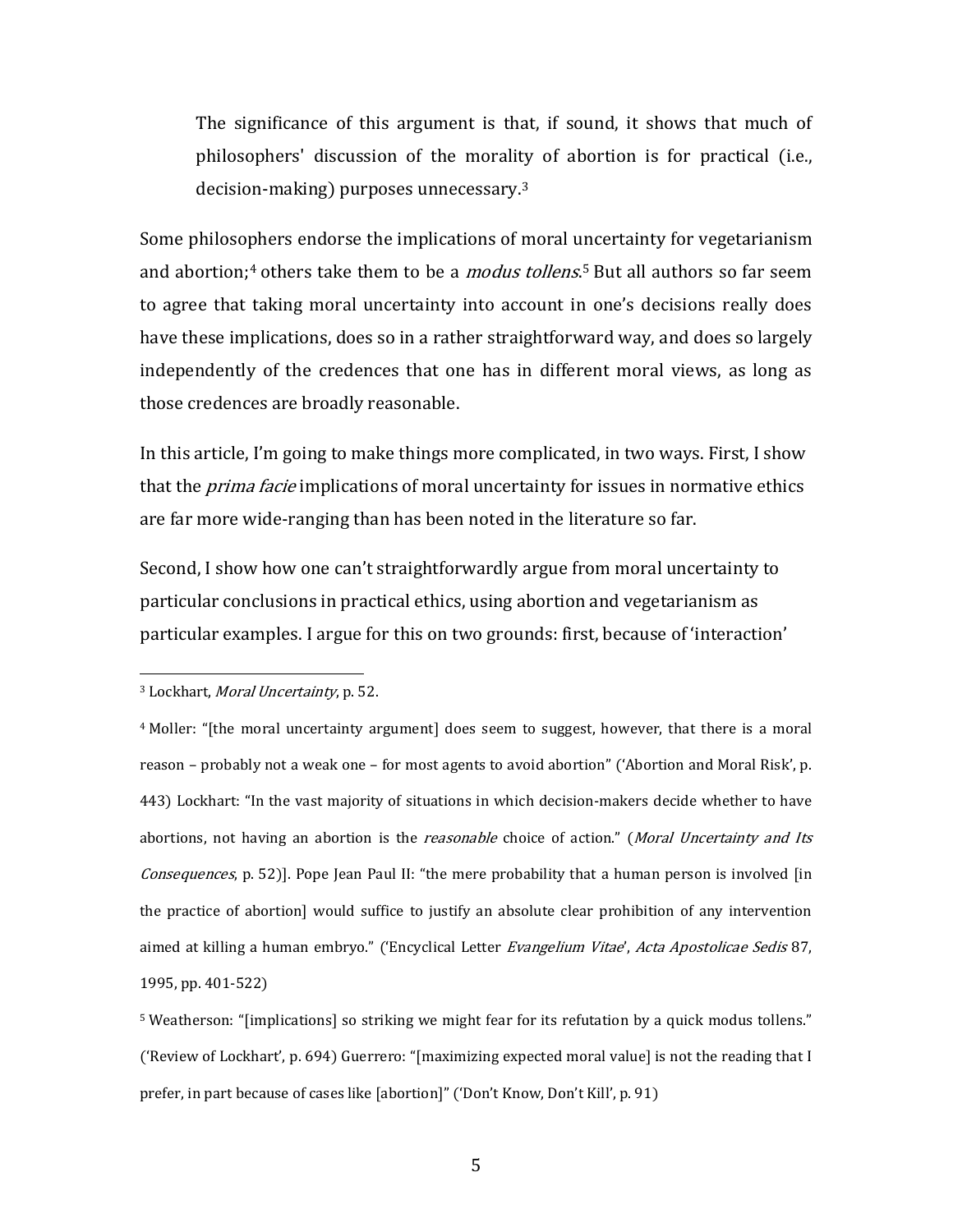effects between moral issues; and, second, because of the variety of different possible intertheoretic comparisons that one can reasonably endorse. The conclusion I reach is that, before drawing out conclusions from moral uncertainty based arguments, one first has to do the difficult job of figuring out what one's credences in different moral viewpoints are or ought to be.

To be clear, I don't take the implications I draw to be problems for the 'maximize expected choice-worthiness' (MEC) account of decision-making under moral uncertainty (where the 'choice-worthiness' of an option represents the all-thingsconsidered strength of reasons in favour of that option).[6](#page-5-0) Rather, all I aim to show is that, so far, MEC's implications for topics in normative ethics have been understood in too simple-minded a way. Indeed, for the purposes of this article, I will assume that MEC is approximately correct. That is, the appropriate option under moral uncertainty is the one with the highest expected choice-worthiness, where the expected choice-worthiness of an option is given by the sum, over all moral theories, of the decision-maker's credence in that theory multiplied by the choice-worthiness of the option, if that theory is true. (I will use the technical term 'appropriate' to refer to what is the correct choice under moral uncertainty, in order to distinguish this concept from what one ought to do as according to the true moral theory.) Note that one can distinguish two forms of MEC depending on whether the credences that are referred to are the decision-maker's *actual* degrees of belief, or as the degrees of belief that the decision-maker *ought* to have. Though this is an important issue, it is one I will leave to the side in this article; I'll assume throughout that the decisionmaker has reasonable credences given her epistemic state.

<span id="page-5-0"></span><sup>&</sup>lt;sup>6</sup> For this account, see Andrew Sepielli, 'What to Do When You Don't Know What To Do', *Oxford* Studies in Metaethics 4 (2009), pp. 5-28; William MacAskill, Moral Uncertainty, DPhil dissertation, Oxford University, 2014. i<br>I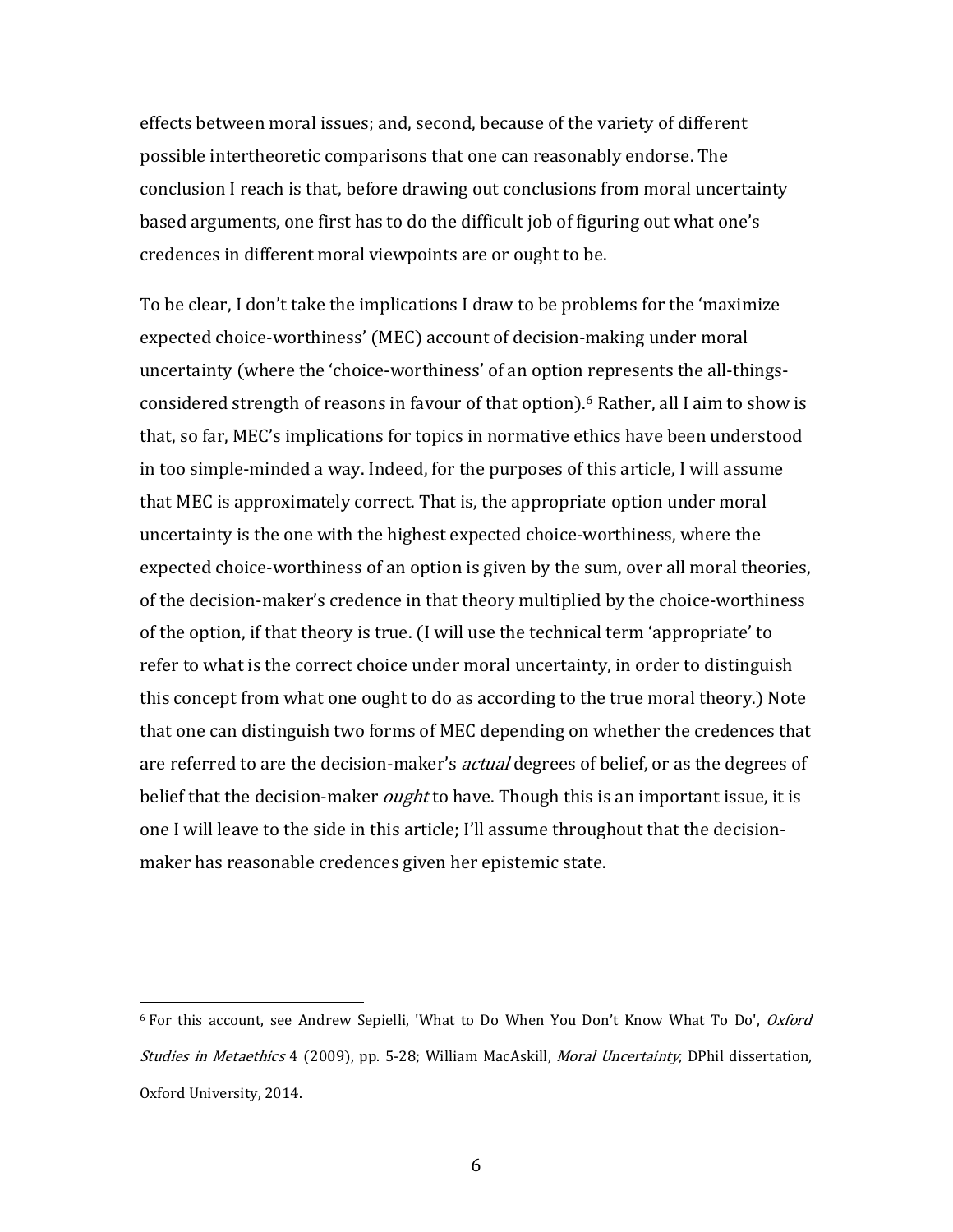There a[re](#page-6-0) known problems for the maximizing expected choice-worthiness account,<sup>7</sup> which I will have to put to the side. I will assume that all moral views under consideration provide an interval-scale measurable notion of choiceworthiness (such that it's meaningful to speak of ratios of differences in choiceworthiness between options), and that quantities of choice-worthiness can be meaningfully compared across different moral views (that is, I assume that there are meaningful intertheoretic comparisons of choice-worthiness). I will also assume that we are not considering moral views to which we assign very low credence we might rightfully balk at the idea of maximizing expected choice-worthiness when we are dealing with very low probability theories that posit astronomically high stakes. Finally, I assume that all moral theories we consider are complete: there is no incomparability of value. I acknowledge that this is a significant limitation, but there are major open questions regarding what it is rational to do when facing incomparability under moral uncertainty, $8$  and a theory of how to handle this is a task for an article all by itself.

In a full analysis of the practical implications of moral uncertainty, all these factors would be taken into account.<sup>[9](#page-6-2)</sup> However, philosophers have yet to understand the practical implications of moral uncertainty even with these simplifying assumptions; the task of understanding moral uncertainty's implications for practical ethics without these simplifying assumptions will therefore have to be a task for further work.

#### II. IMPLICATIONS FOR NORMATIVE ETHICS

<span id="page-6-0"></span><sup>&</sup>lt;sup>7</sup> Jacob Ross, 'Rejecting Ethical Deflationism', *Ethics* 116(4) (2006), sects. 4-5. i<br>I

<span id="page-6-1"></span><sup>&</sup>lt;sup>8</sup> See William MacAskill, "The infectiousness of nihilism." *Ethics*123(3) (2013), pp. 508-520.

<span id="page-6-2"></span> $9$  In 'Normative Uncertainty as a Voting Problem', *Mind*  $125(500)$  (2016), pp. 967-1004, I suggest an extension of maximizing expected choice-worthiness that attempts to deal with some of these problems.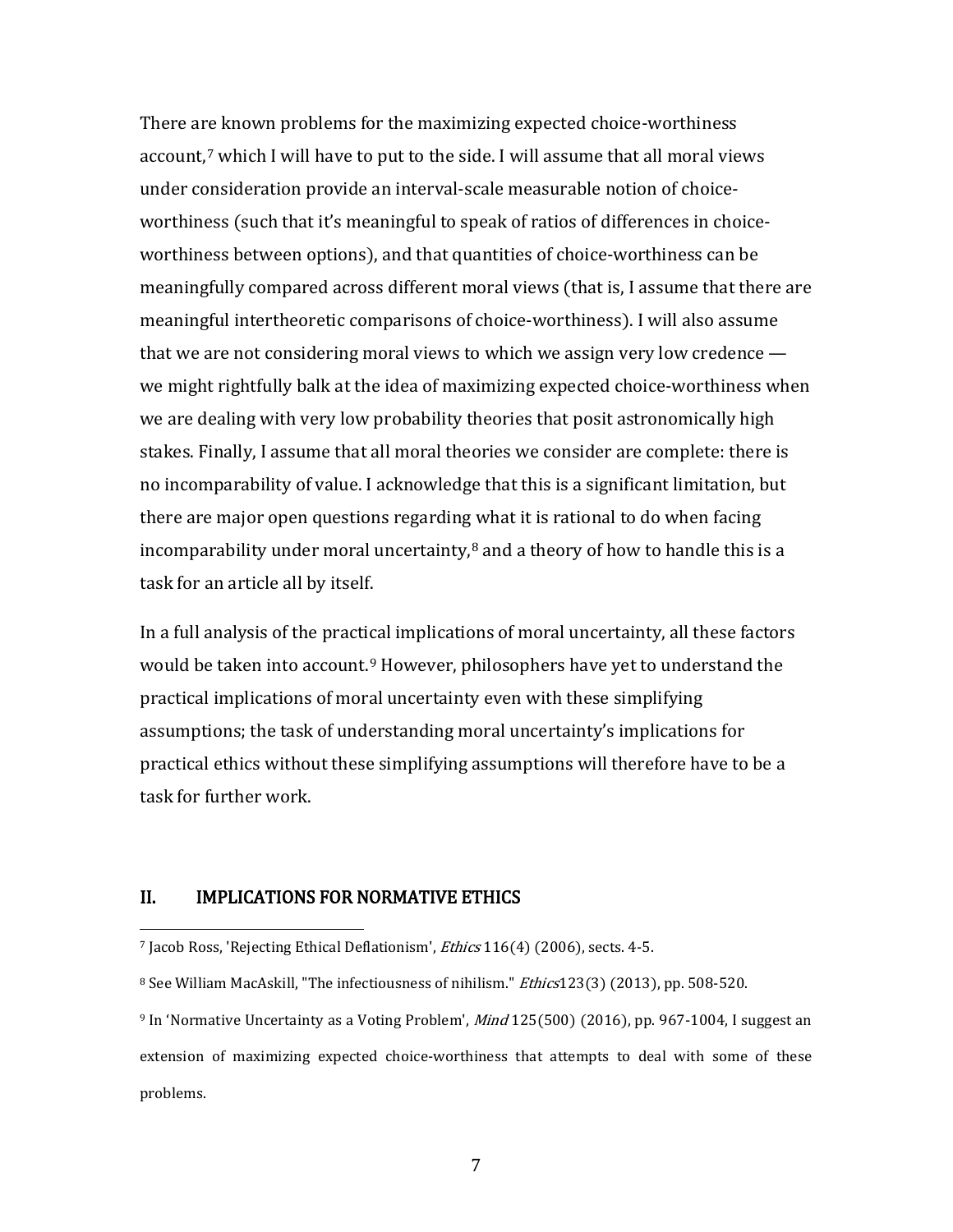Though the moral uncertainty literature so far has focused on vegetarianism and abortion, there are many issues in normative ethics where there appear to be clear prima facie implications of taking moral uncertainty into account in our decision-making, most of which have not yet been noticed.<sup>[10](#page-7-0)</sup> This section provides a brief overview of them.

#### Beneficence

Consider Peter Singer's argument that failing to donate to the developing world is as wrong, morally, as letting a child drown in front of you.[11](#page-7-1) If one has even a moderate credence in that view, then it seems that under moral uncertainty it's appropriate to donate a substantial proportion of one's resources to save the lives of strangers. Not-donating involves a risk of doing something as wrong as letting a child drown in front of you; whereas donating involves only the risk of needlessly incurring a moderate prudential cost. The situation therefore seems analogous to *Speeding*: for someone who is unsure about whether Singer's arguments work, it would be inappropriate not to donate.

<span id="page-7-0"></span><sup>&</sup>lt;sup>10</sup> The implications of moral uncertainty have been discussed for abortion (Lockhart, *Moral* Uncertainty, ch. 3; Moller, 'Abortion and Moral Risk'), embryo destruction (Graham Oddie, 'Moral Uncertainty and Human Embryo Experimentation'), vegetarianism (Moller, 'Abortion and Moral Risk', pp. 426, 441-3; Guerrero, 'Don't Know, Don't Kill', pp. 76-82), the ethics of killing more generally (Guerrero, 'Don't Know, Don't Kill') and duties of beneficence (Lockhart, *Moral Uncertainty* ch. 5; Weatherson, 'Review of Lockhart'). I don't know of other examples of the practical issues being discussed, so believe that the suggested implications for partiality, egalitarianism, the suffering/happiness tradeoff, theories of wellbeing, welfarism, egoism and populations ethics are novel. i<br>I

<span id="page-7-1"></span><sup>&</sup>lt;sup>11</sup> Peter Singer, 'Famine, Affluence and Morality', *Philosophy & Public Affairs* 1(3) (1972), pp. 229-243.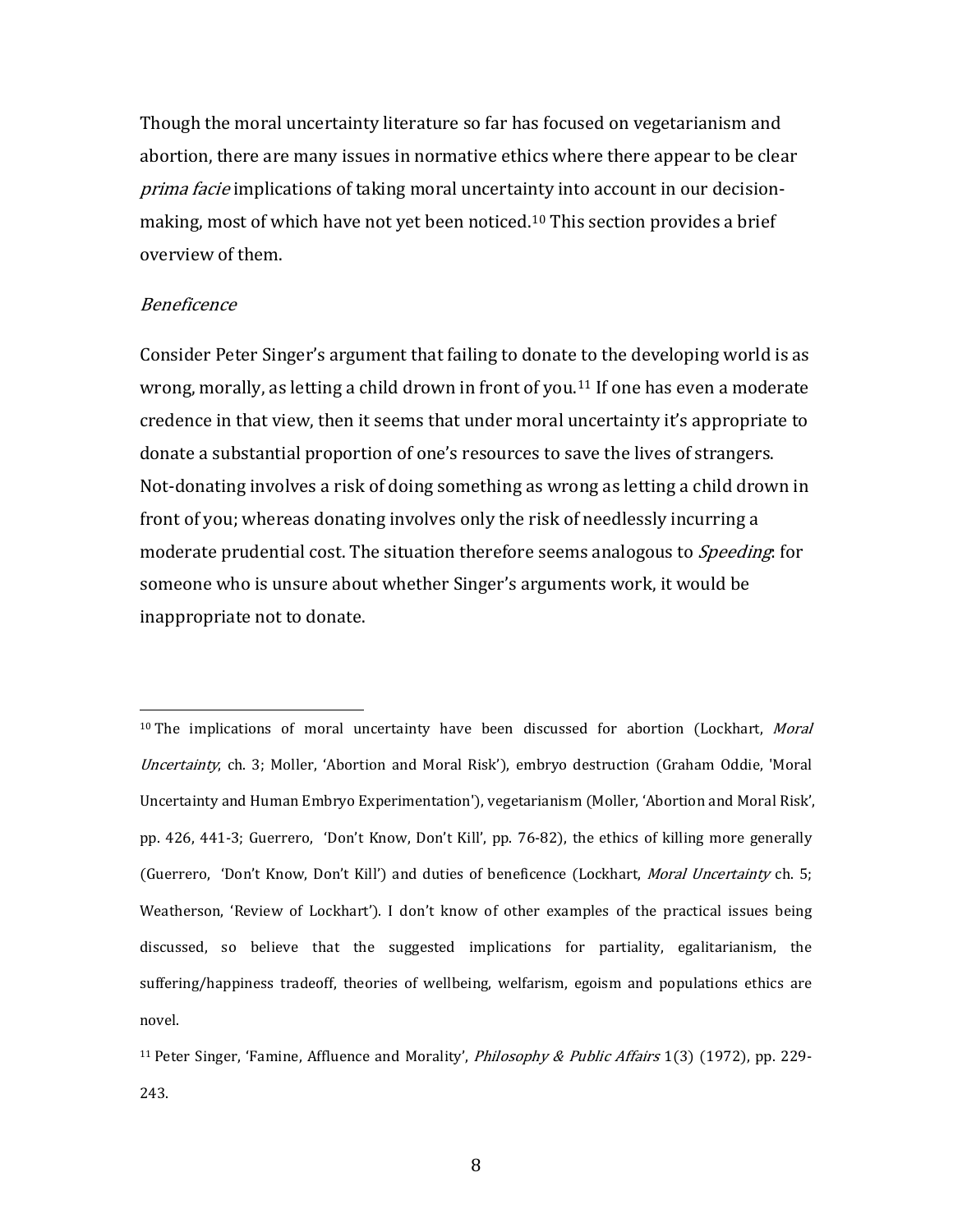A distinct argument for the same conclusion can be gained by considering the acts/omissions distinction. Even if you are fairly confident in the moral relevance of the distinction between acts and omissions, you shouldn't be completely certain in that view. You should give some credence to the idea that it's just as wrong to let someone die as it is to intentionally kill them. In which case, you should have some credence that letting distant strangers die because of failing to donate to effective non-profits is roughly as wrong as actively killing them. This gives a second argument for why considerations of moral uncertainty provide an argument for donating a substantial proportion of your resources to save the lives of strangers.

#### **Partiality**

Under moral uncertainty, one should give some extra moral weight to one's friends and family's interests, even if your preferred moral view is impartial.

Even if you are confident that the wellbeing of your friends and family are equally as valuable as the wellbeing of distant strangers, you should not be certain in that view: you should have some credence that the wellbeing of your friends and family is more valuable than the wellbeing of distant strangers. However, you should have almost no credence that the wellbeing of distant strangers is *more* important than the wellbeing of your friends and family. So you should therefore give the interests of your friends and family some extra weight, though not as much weight as if you were completely convinced of the partialist moral view. If you could benefit your friend or a stranger by the same amount, it's therefore appropriate to benefit your friend over the stranger.

#### Prioritarianism, equality, utilitarianism

Under moral uncertainty, you should treat benefits to the badly off as being more important than providing the same benefits to the well off, even if you are fairly confident that they should be treated in the same way. The argument for this is analogous to the argument I just made about partiality. You should have some credence in the view that it's more important to give a benefit of a given size to

9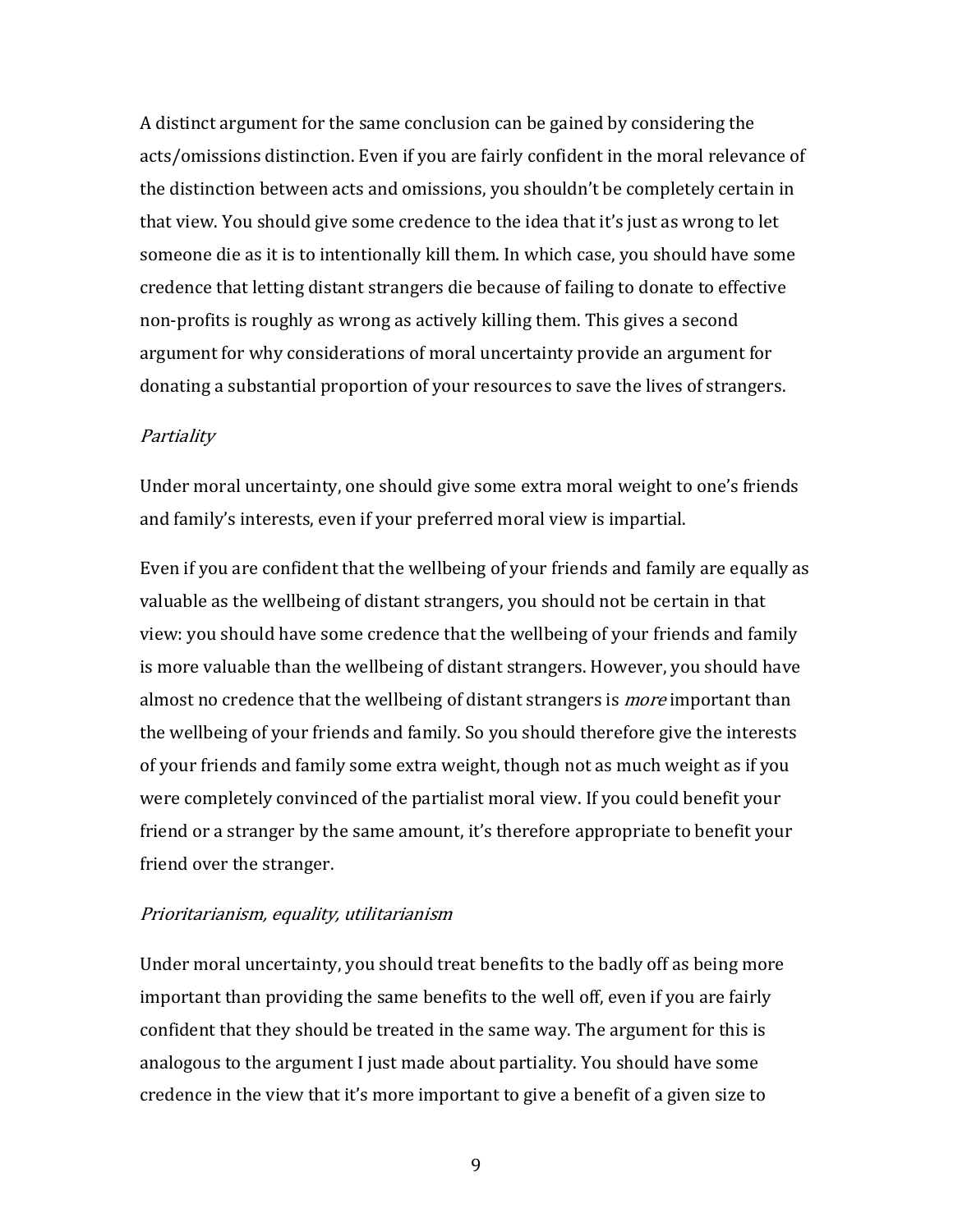someone who is worse off rather than to someone who is better off; this view is entailed by both prioritarianism and egalitarianism. In contrast, you should have almost no credence in the view that one ought to give a benefit of a given size to someone who is better off rather than worse off: this is not entailed by any reasonable moral position. So, under moral uncertainty, it will be appropriate to give a benefit of a given size to someone who is worse off rather than someone who is better off.

#### Alleviation of Suffering

Under moral uncertainty you should treat alleviating suffering as more important than increasing happiness. Again, the reasoning is analogous to our last two arguments. According to some plausible moral views, the alleviation of suffering is more important, morally, than the promotion of happiness. According to other plausible moral views (such as classical utilitarianism), the alleviation of suffering is equally as important, morally, as the promotion of happiness. But there is no reasonable moral view on which the alleviation of suffering is less important than the promotion of happiness. So, under moral uncertainty, it's appropriate to prefer to alleviate suffering rather than to promote happiness more often than the utilitarian would (though less often than would the view that preventing suffering is more important than alleviating happiness.)

#### Theories of wellbeing

Some theories of wellbeing claim that having 'objective' goods, like knowledge or appreciation of beauty, intrinsically make a person's life go better; whereas other theories, such as hedonism and preference-satisfactionism, do not place value on those goods beyond how they contribute to positive mental states or to preferencesatisfaction. But no theories of wellbeing claim that possessing objective goods intrinsically make a person's life go worse. (Of course, some theories of wellbeing may imply, together with the relevant empirical facts, that possessing certain

10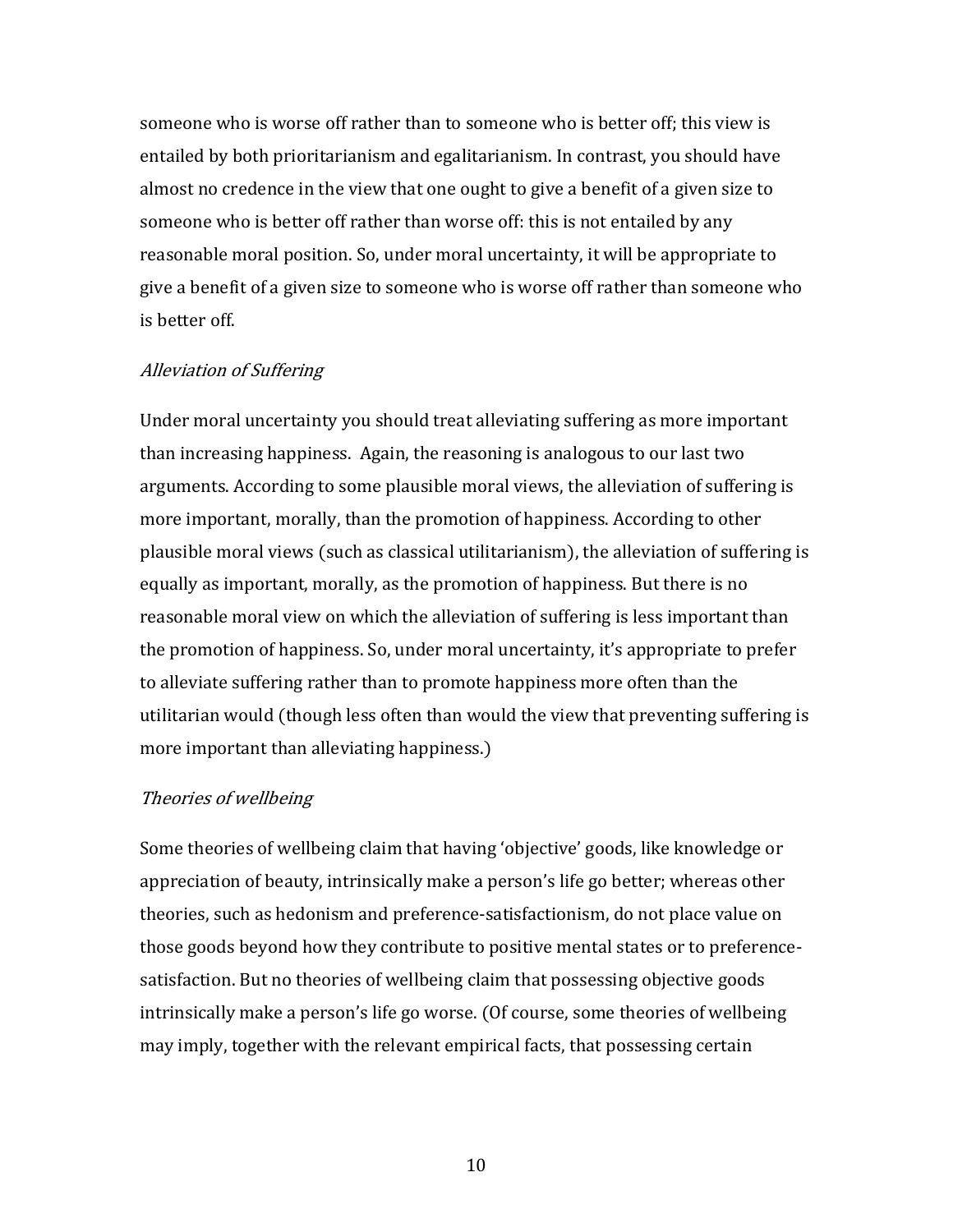objective goods sometimes *instrumentally* makes a person's life worse. But I'm here making a claim about intrinsic rather than instrumental goodness.)

Under uncertainty about theories of wellbeing, therefore, one should treat alleged objective goods as having some positive intrinsic value, but not as much as they have on the objective list theory of wellbeing.

## Welfarism

Similarly, some views, such as utilitarianism, place value only on people's welfare. On other views, there are non-welfarist goods that have intrinisc value, such as great works of art or a well-preserved natural environment. But on no reasonable moral view are the supposed non-welfarist goods of negative intrinsic value. So, if you are unsure between welfarism and non-welfarist views, then under moral uncertainty you should treat the alleged non-welfarist goods as having some intrinsic value, but not as much value as the non-welfarist view regards them as having.

## Egoism and altruism

Given egoism, you only have reasons to improve your own welfare. On other moral views, you also have intrinsic reasons to improve the lives of others or respect their rights. But on no plausible moral views is it the case that you have intrinsic reasons to harm others, or violate their rights. So, if you are uncertain between egoism and other moral views, then one has some reasons to benefit others, though not quite as strong reasons as you would have if you did not believe egoism at all.

## Population ethics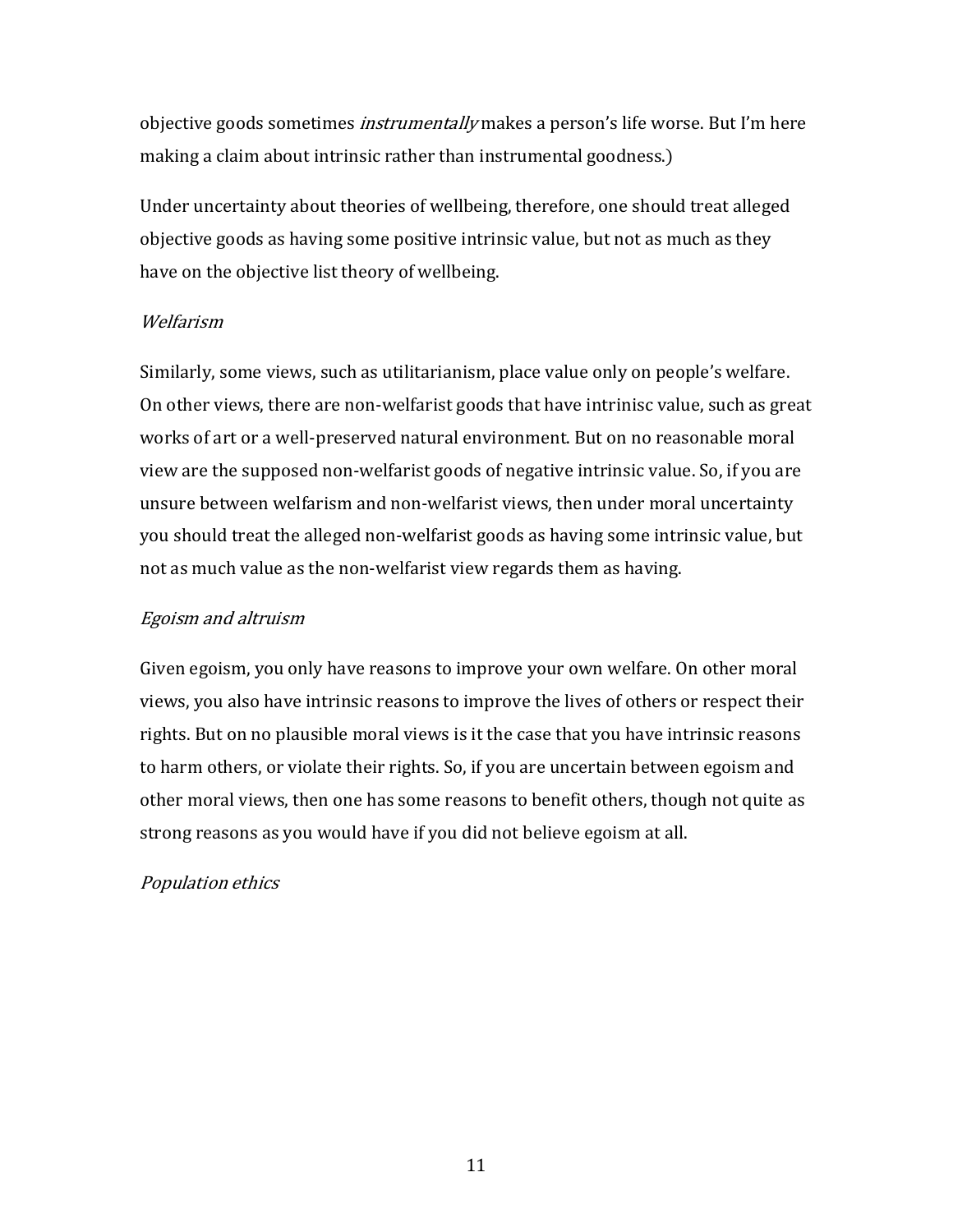Extending moral uncertainty to issues of population ethics has three main implications, concerning total versus critical-level views, separable versus nonseparable views, and person-affecting versus non-person-affecting views. [12](#page-11-0)

First, let us consider only separable non-person-affecting views: that is, views on which the value of adding an additional person to the population is independent of how many other people already exist, who they are, and what their wellbeing levels are. Among such views, there are two plausible theories: the *total* view, according to which the goodness of bringing a new person into existence is given by how much better or worse that person's life is than a 'neutral life', and *critical-level* views, according to which it's good to bring into existence a person if their life is above a certain level of wellbeing  $c$ , neutral if their life is at level  $c$ , and bad if their life is below  $c^{13}$  $c^{13}$  $c^{13}$ 

Under uncertainty between the total view and critical-level views, bringing a new person into existence would have positive expected choice-worthiness if their lifetime welfare is above an 'expected' critical-level  $c^*$ , where  $c^*$  is lower than the critical-level views one has credence in would claim, but greater than 0. This is because no plausible critical-level view endorses a negative critical-level, since such a view would imply that bringing into existence lives with negative welfare has positive value. Given that the total view is equivalent to a critical-level view with the

<span id="page-11-1"></span><sup>13</sup> See Charles Blackorby and David Donaldson, 'Social criteria for evaluating population change', Journal of Public Economics 25(1-2) 1984, pp. 13-33; Charles Blackorby, Walter Bossert and David Donaldson, 'Intertemporal Population Ethics: Critical-Level Utilitarian Principles', Econometrica 63(6) 1995, pp. 1303-1320; J. Broome, *Weighing Lives* (Oxford, 2004); C. Blackorby, W. Bossert and D. Donaldson, Population Issues in Social Choice Theory, Welfare Economics, and Ethics (Cambridge, 2005).

<span id="page-11-0"></span> $12$  For a more comprehensive discussion of these different views, see Hilary Greaves and Toby Ord, 'Moral uncertainty about population axiology', Journal of Ethics and Social Philosophy 12(2) (2017), pp. 135-167. i<br>I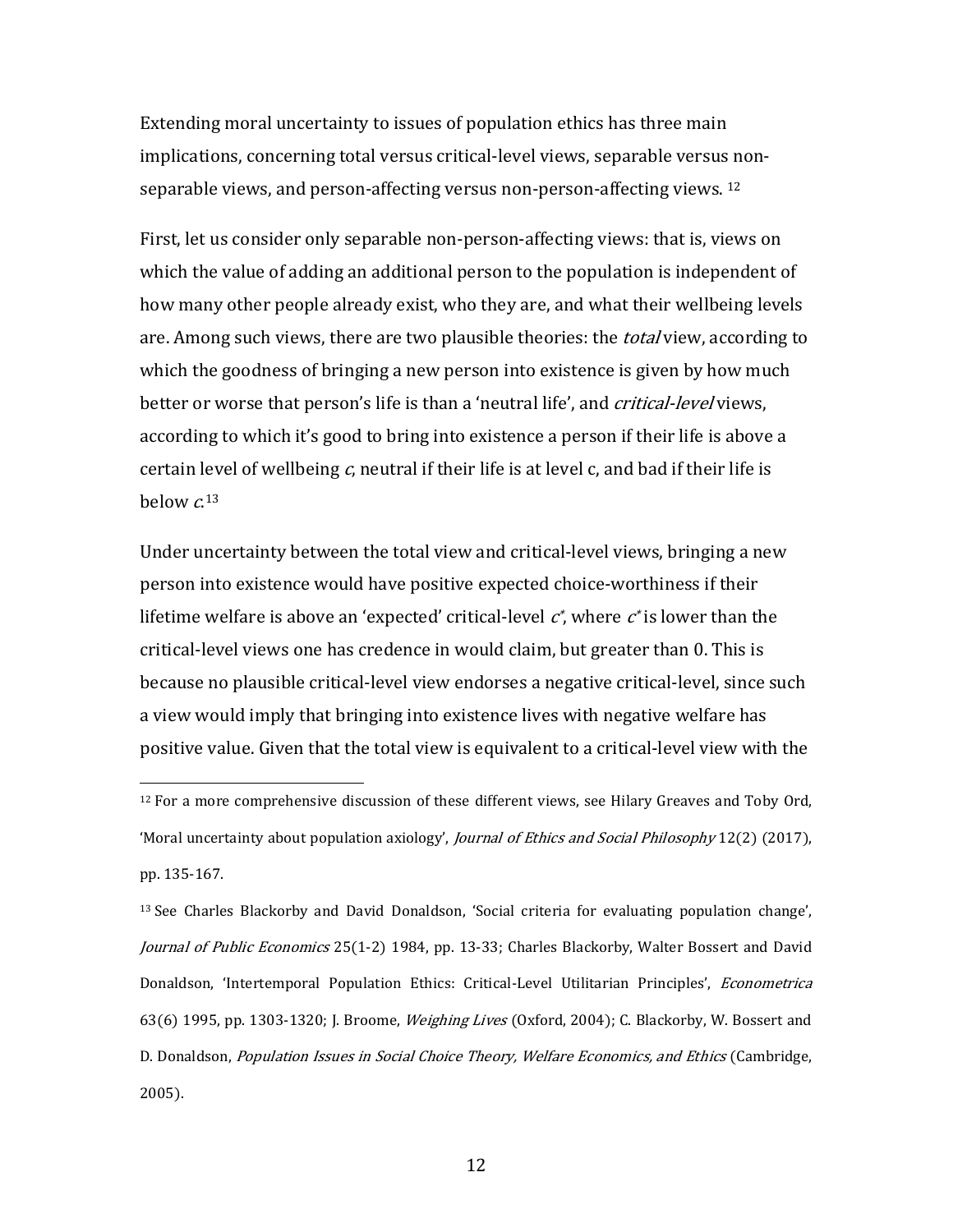critical-level set to zero, the critical-levels over which we are uncertain go from 0 to a positive number, and the 'expected' critical-level must fall within this range.[14](#page-12-0)

Second, let us consider uncertainty over separable and non-separable views. Nonseparable views, include the average view, according to which the goodness of a population is given by the average wellbeing of that population, and views according to which the goodness of a population is determined by both the average wellbeing of the population and the total wellbeing of the population.<sup>[15](#page-12-1)</sup> Under uncertainty between separable views and non-separable views, one will place weight on both the average wellbeing of the population (or other 'quality' measures) and on the sum total of wellbeing that is above  $c^*$  minus the total wellbeing that is below  $c^*$ .

Finally, we turn to uncertainty between person-affecting and non-person-affecting views. On non-person-affecting views, bringing a new person with a life worth living into existence is either good or bad, depending on the wellbeing level of the person in question. But on person-affecting views, there is no reason for or against bringing someone with a life worth living into existence.[16](#page-12-2) So a decision-maker with uncertainty over person-affecting and non-person-affecting views will, in general, think that it's either good or bad to bring a particular person into existence; the decision-maker's credence in person-affecting views has no effect on that issue. Making this more precise, let us use  $n$  to refer to the level of wellbeing at which, conditional on non-person-affecting views, one would think it neither good nor bad, in terms of expected choice-worthiness, to bring a new person with that wellbeing level into existence. Because person-affecting views provide no reason either way, when it comes to lives that are worth living,  $n$  is the level above which it is of

<span id="page-12-0"></span><sup>14</sup> This idea is developed in Greaves and Ord, 'Moral uncertainty about population axiology'. i<br>I

<span id="page-12-1"></span><sup>&</sup>lt;sup>15</sup> See Thomas Hurka, 'Value and population size', *Ethics* 93(3) (1982), pp. 496-507; Yew-Kwang Ng, 'What Should We Do About Future Generations?', Economics and Philosophy 5(2) (1989), pp. 235- 253.

<span id="page-12-2"></span><sup>&</sup>lt;sup>16</sup> See Jan Narveson, 'Moral Problems of Population', *The Monist* 57(1) (1973), pp. 62-86.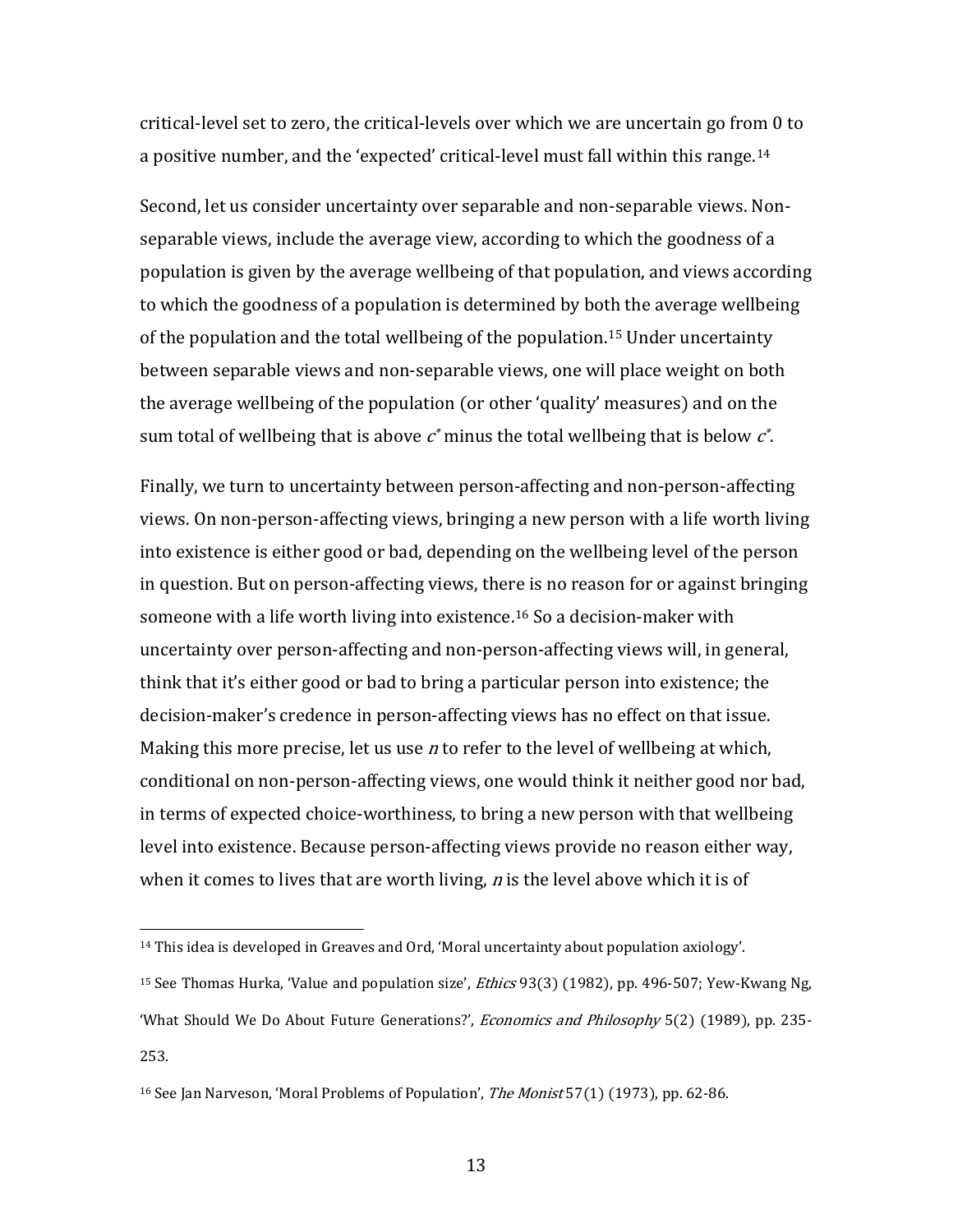positive expected choice-worthiness to bring someone into existence (and below which it is of negative expected choice-worthiness) no matter one's credence in person-affecting views, as long as one has some credence in non-person-affecting views.

### III. INTERACTION EFFECTS

As I noted at the outset, some philosophers have suggested that the implications of maximizing expected choice-worthiness are so clear on some issues in practical ethics that we can cease further work on the normative question of which view on the issue is the correct one.<sup>[17](#page-13-0)</sup>

I believe that to be a mistake. So far, commentators haven't noticed just how broad the range of different implications of moral uncertainty based arguments are. That is obviously an oversight insofar as it means they've underestimated the importance of moral uncertainty based reasoning. But it's also an oversight insofar as it impacts how moral uncertainty based arguments should be applied, including in the central examples of vegetarianism and abortion. We cannot simply look at how moral uncertainty impacts on one debate in practical ethics in isolation; moral uncertainty arguments have very many implications for practical ethics, and many of those interact with one another in subtle ways.

Consider vegetarianism. Moller states that, "avoiding meat doesn't seem to be forbidden by any view. Vegetarianism thus seems to present a genuine asymmetry in moral risk: all of the risks fall on the one side."[18](#page-13-1) Similarly, Weatherson comments that, "the actions that Singer recommends… are certainly morally permissible… One rarely feels a twang of moral doubt when eating tofu curry."[19](#page-13-2)

<span id="page-13-0"></span><sup>&</sup>lt;sup>17</sup> For example, Lockhart, *Moral Uncertainty*, p. 52. i<br>I

<span id="page-13-1"></span><sup>18</sup> Moller, 'Abortion and Moral Risk', p. 441.

<span id="page-13-2"></span><sup>19</sup> Weatherson, 'Review of Lockhart', p. 693.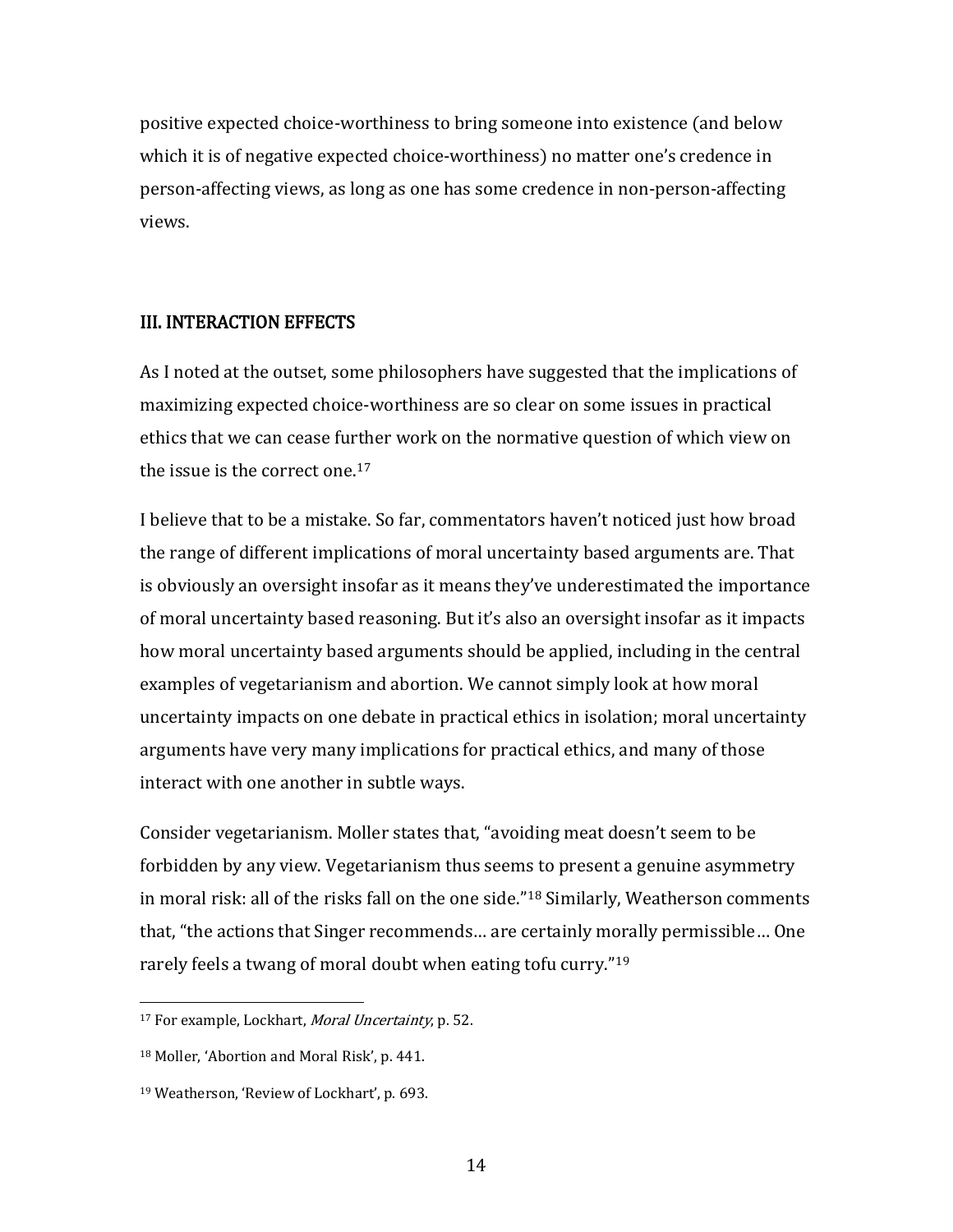That is, the moral uncertainty argument for vegetarianism got its grip because there was supposedly no or almost no moral reason in favour of eating meat. Once we consider *all* the implications of moral uncertainty, however, this is no longer true.

We saw that, given moral uncertainty, it's good (in expectation) to bring into existence beings with lives that are sufficiently good (above the expected criticallevel  $\vec{c}$ ). And some types of animals raised for consumption, such as cows, s[hee](#page-14-0)p, humanely raised chicken and pork, plausibly have lives that are worth living. 20 Depending on exactly how one distributes one's credences across total views and critical-level views, one might reasonably judge that these lives are above the expected critical-level  $c^*$ .

Importantly, when you choose to buy meat you aren't killing animals. Instead you are increasing demand for meat, which incentivizes farmers to raise (and then kill) additional animals. By buying and eating cows, sheep, free range chicken and pork, you cause animals with possibly fairly happy lives to come into existence who would not otherwise have lived. On some mainstream consequentialist views (such as total utilitarianism), it's therefore wrong *not* to purchase the meat of such animals.

Our decision situation is therefore more complicated than commentators have suggested. Let's call the view that regards eating meat if animals matter as significantly wrong (perhaps because of complicity in an immoral act<sup>[21](#page-14-1)</sup>) the *non*-

<span id="page-14-0"></span> $^{20}$  An assessment of the welfare levels of various farm animals is given in F.B. Norwood and J.L. Lusk, Compassion, by the Pound: The Economics of Farm Animal Welfare (New York, 2011), p. 223 and in N. Cooney, Veganomics: The Surprising Science on What Motivates Vegetarians, from the Breakfast Table to the Bedroom (New York, 2013), ch. 1. I

<span id="page-14-1"></span><sup>&</sup>lt;sup>21</sup> For example, this view can take the form of an endorsement of Christopher Kutz's Complicity Principle (Complicity: Ethics and Law for a Collective Age, Cambridge, 2000), according to which "I am accountable for the wrong we do together, independently of the actual difference I make" (122), combined with the claim that we together wrong the animals we eat.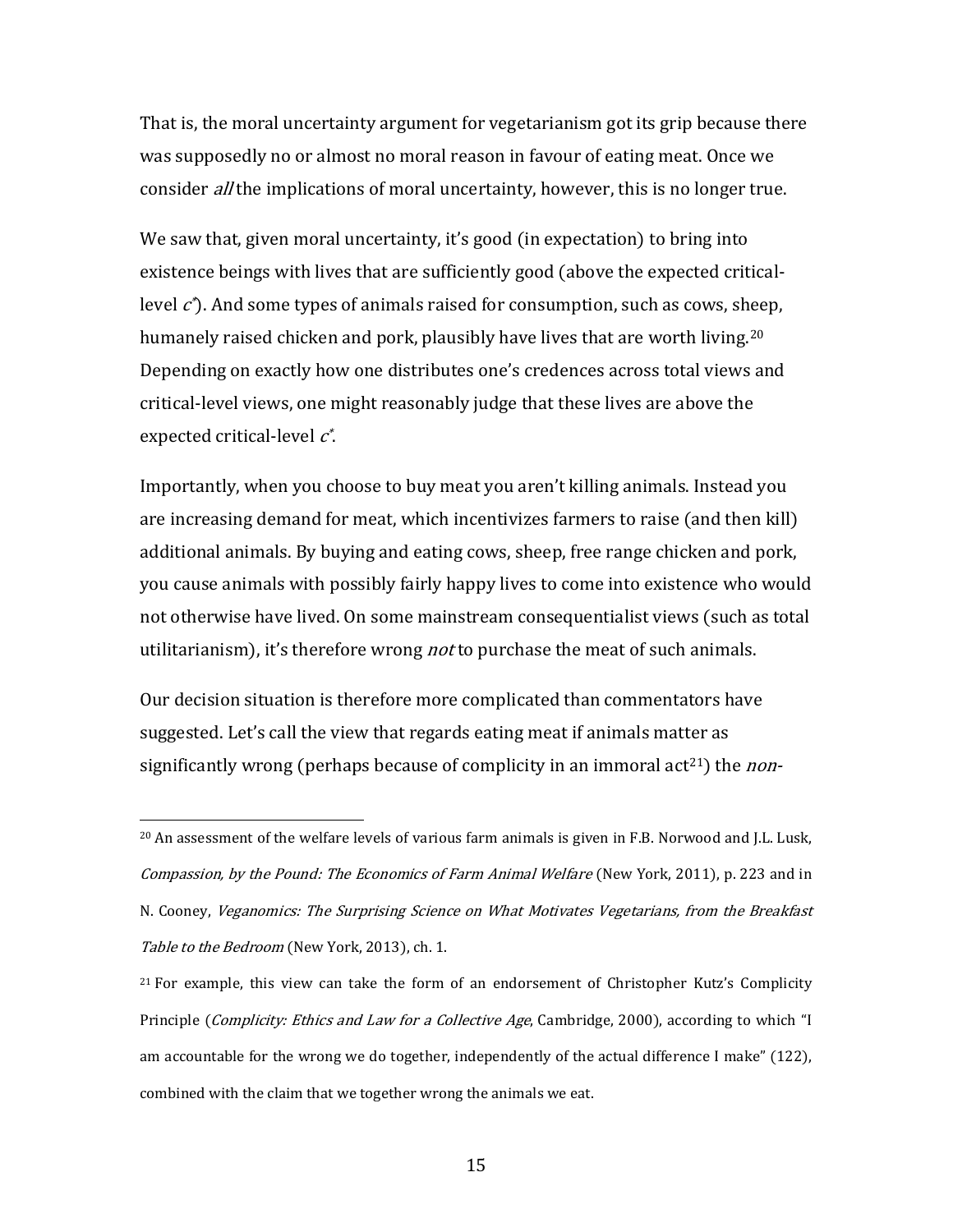consequentialist view, and the view that eating meat is right or wrong only insofar as it impacts upon creatures' welfare as the *consequentialist view*. The relevant decision situation could therefore be represented as follows:

|                   | Animals matter            | Animals don't matter  |                    |
|-------------------|---------------------------|-----------------------|--------------------|
|                   | non-consequentialist view | consequentialist view |                    |
| Eat meat          | Significant wrong         | Permissible           | Permissible        |
| Eat<br>vegetarian | Permissible               | Significant wrong     | Mild personal cost |

Importantly, this means that we can't state that, given moral uncertainty, one ought, given any reasonable set of moral credences, to be vegetarian. It might be that you find the total view of population ethics very plausible, in which case eating beef and lamb might have higher expected choice-worthiness than eating vegetarian. Alternatively, you might find the total view of population ethics very implausible, but find the idea that you shouldn't be complicit in immoral actions very plausible; in which case, under moral uncertainty vegetarianism might indeed be the more appropriate course of action. It all depends on controversial conclusions about how confident you should be in different normative theories.

One might respond by restricting the scope of the argument. Rather than claiming that moral uncertainty considerations lead to vegetarianism, one might instead argue that they entail simply not eating those animals (for example, factory farmed chickens) whose lives have been so bad so as not to be worth living. In this case, the argument that eating meat is good because it brings into existence animals with happy lives would not go through; eating this meat brings into existence animals with net unhappy lives which, almost everyone would agree, is a bad thing to do.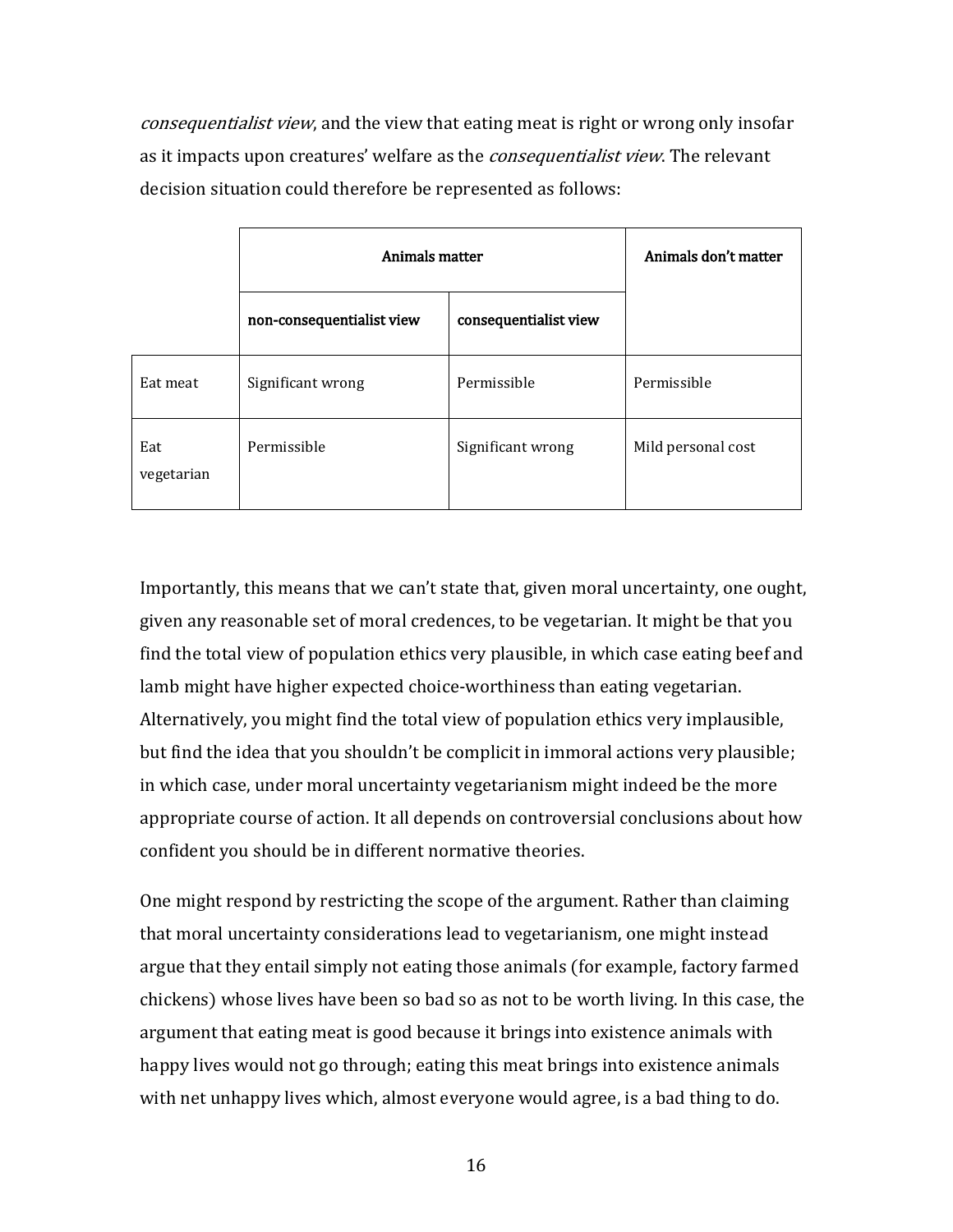This, one might argue, is still an example where, as Lockhart suggests, philosophers' discussion is unnecessary for practical purposes.

But, even here, I do not think that one can draw conclusions from moral uncertainty based arguments without also invoking at least somewhat controversial assumptions about what credences one ought to have in different moral views. First, it's a question for moral philosophy (in part) what animals have lives that are and aren't worth living; it's not a wholly unreasonable view that even factory farmed chickens have lives that are worth living. If that were true, then there would be at least one moral view according to which one ought to eat factory farmed chicken. In order to make moral uncertainty based arguments entail not-eating factory farmed chicken, one must argue (at least somewhat controversially) that those moral views according to which factory farmed chickens do not have lives worth living are significantly more plausible than those moral views according to which they have lives that are worth living.

Moreover, remember that consideration of moral uncertainty seemed to show that we have strong duties of beneficence to help the global poor. Restricting your diet costs time and money, which could be used fighting poverty, saving lives in the developing world. Over the course of your life, you could probably save enough time and money by allowing yourself to (sometimes) eat meat to save a life in the developing world.[22](#page-16-0) On some views concerning the relative value of human and non-

<span id="page-16-0"></span> $^{22}$  According to the latest estimates from GiveWell, it costs about \$3,200 to do the equivalent amount of good to saving a life in poor countries ('GiveWell cost-effectiveness analysis', November 2016, https://docs.google.com/spreadsheets/d/1KiWfiAGX\_QZhRbC9xkzf3I8IqsXC5kkr-nwY\_feVlcM). In order for the costs of a strict vegetarian diet to be greater than the cost to save a life, the strict vegetarian diet would only have to cost an additional \$1.53 per week over a span of 40 years. One might object that a vegetarian diet is cheaper than an omnivorous diet. This may, typically, be true. However, because one loses options by being vegetarian, a vegetarian diet must be at least as costly i<br>I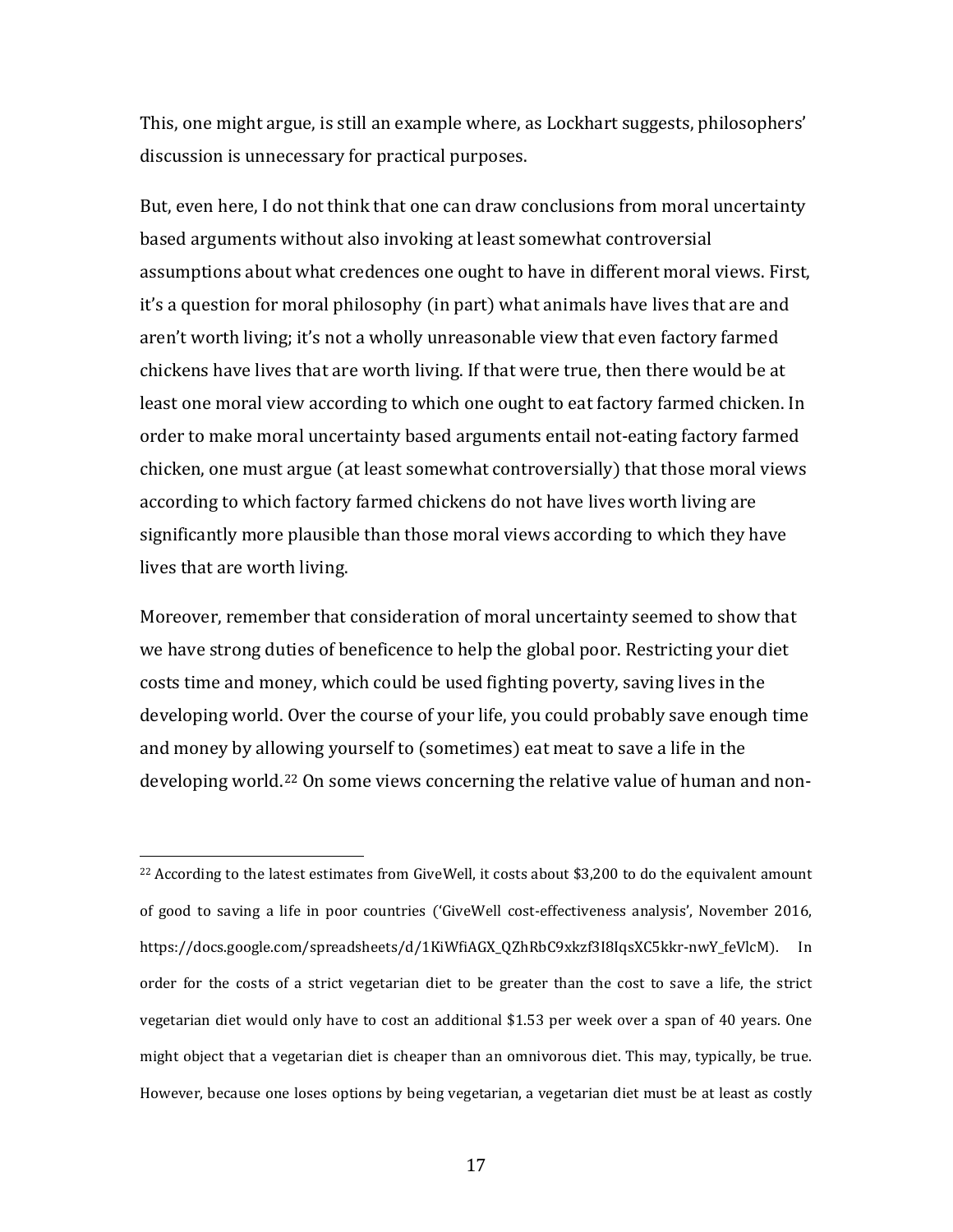human lives, this implies that it is permissible to eat these animals, and moderately wrong not to eat them. On other views, the implications would be reversed. This means that a more accurate representation of the decision situation looks as follows:

|                             | Animals matter a lot |                                                     | Animals matter a little |                                      | Animals don't matter    |                                      |
|-----------------------------|----------------------|-----------------------------------------------------|-------------------------|--------------------------------------|-------------------------|--------------------------------------|
|                             | donate               | Obligation to No obligation Obligation<br>to donate | to donate               | <b>No</b><br>obligation<br>to donate | Obligation<br>to donate | <b>No</b><br>obligation<br>to donate |
| Eat meat                    | Significant<br>wrong | Significant<br>wrong                                | Significant<br>wrong    | Moderate<br>wrong                    | Significant wrong       | Permissible                          |
| Eat<br>vegetarian           | Permissible          | Permissible                                         | Moderate<br>wrong       | Permissible                          | Significant wrong       | Mild<br>personal<br>cost             |
| Eat<br>cheapest<br>& donate | Moderate<br>wrong    | Moderate<br>wrong                                   | Permissible             | Moderate<br>wrong                    | Permissible             | Mild<br>personal<br>cost             |

as the diet one has if one acts on the maxim "eat whatever's cheapest," and it seems unlikely that such a maxim would *never* involve eating meat. I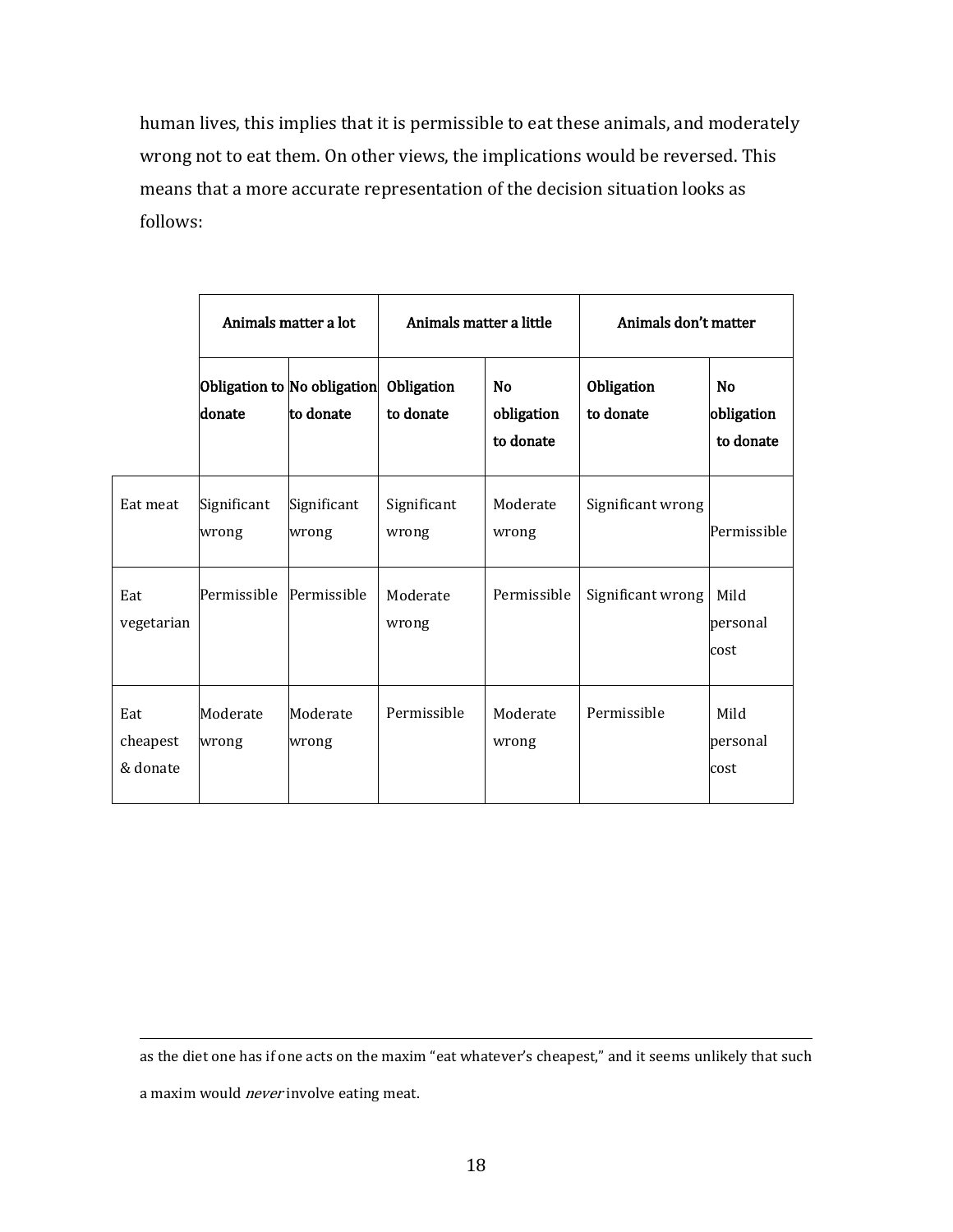Again, therefore, we can no longer argue that maximizing expected choiceworthiness would recommend eating vegetarian no matter what reasonable credences one has across moral views. Rather, what conclusion we reach depends on substantive views about (i) how plausible different moral views are; (ii) the strengths of your obligations, if those views are correct.

Similar considerations apply to abortion insofar as one believes that, at the time of abortion, the embryo or fetus is not yet a person. First, even though on ordinary morality, the decision whether to have a child is of neutral value, on some other theories this is not the case. In particular, on some moral views, it is wrong to bring into existence even a relatively happy child. On person-affecting views there is no reason in virtue of the welfare of the child to have a child; and if you believe that the world is currently overpopulated, then you would also believe that there are moral reasons against having an additional child. On critical-level views of population ethics, it's bad to bring into existence lives that aren't sufficiently happy; if the critical-level is high enough, such that you thought that your future child would probably be below that level, then according to a critical-level consequentialist view you not to have the child. On environmentalist or strong animal welfare views it might be immoral to have a child, because of the environmental and animal welfare impact that additional people typically have. Finally, on anti-natalist views, the bads in life outweigh the goods, and it's almost always wrong to have a child.

This means, again, that we cannot present the decision of whether to have an abortion given moral uncertainty as a decision where one option involves some significant moral risk and the other involves almost no moral risk. We should have at least some credence in all the views listed in the previous paragraph; given this, in order to know what follows from consideration of moral uncertainty we need to undertake the tricky work of determining what credences we should have in those views. (Of course, we would also need to consider those views according to which it's a good thing to bring into existence a new person with a happy life, which might create an additional reason against having an abortion.)

19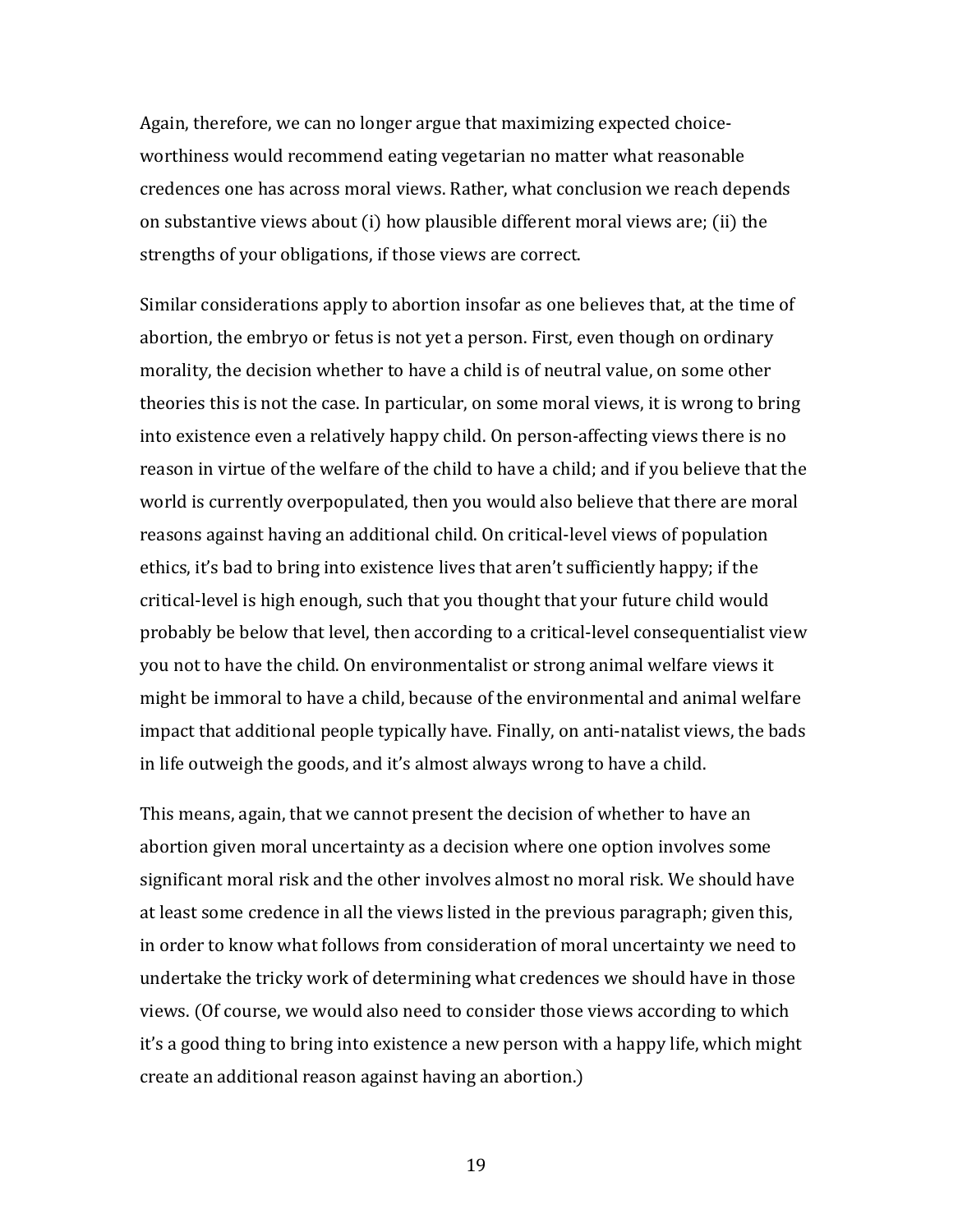Moreover, as with the case of vegetarianism we must consider the issue of opportunity cost. Carrying a child to term and giving it up for adoption costs time and money (in addition, potentially, to psychological distress) that could be used to improve the lives of others. According to a pro-choice view that endorses Singerian duties of beneficence, one would be required to have an abortion in order to spend more time or money on improving the lives of others. Again, what seems appropriate under moral uncertainty is critically dependent on what exactly the decision-maker's credences across different moral theories are.

In the above examples, we have just looked at the interaction effects between vegetarianism and abortion and duties of beneficence and population ethics. But, as noted in the previous section, there are *very many* implications of taking moral uncertainty into account. The interactions between these various implications may be quite subtle; a full analysis of the implications of moral uncertainty for any particular topic in practical ethics would need to take *all* of these implications into account.

#### III. INTERTHEORETIC COMPARISONS

Interaction effects are one way in which the alleged implications of moral uncertainty might not follow. Choice of intertheoretic comparisons is another.

Consider vegetarianism again. Let's (simplistically) suppose that on the ordinary morality view, the welfare of non-human animals has one ten thousandth the moral weight of the welfare of humans, and that on the 'all animals are equal' view, the welfare of humans and animals are of equal moral worth. (Of course, few moral views regard the welfare of animals and humans as equal. This does not matter for the purposes of the example.) When philosophers have argued from moral uncertainty to vegetarianism, they've implicitly invoked one specific way of making intertheoretic comparisons between the 'ordinary morality' view and the 'animal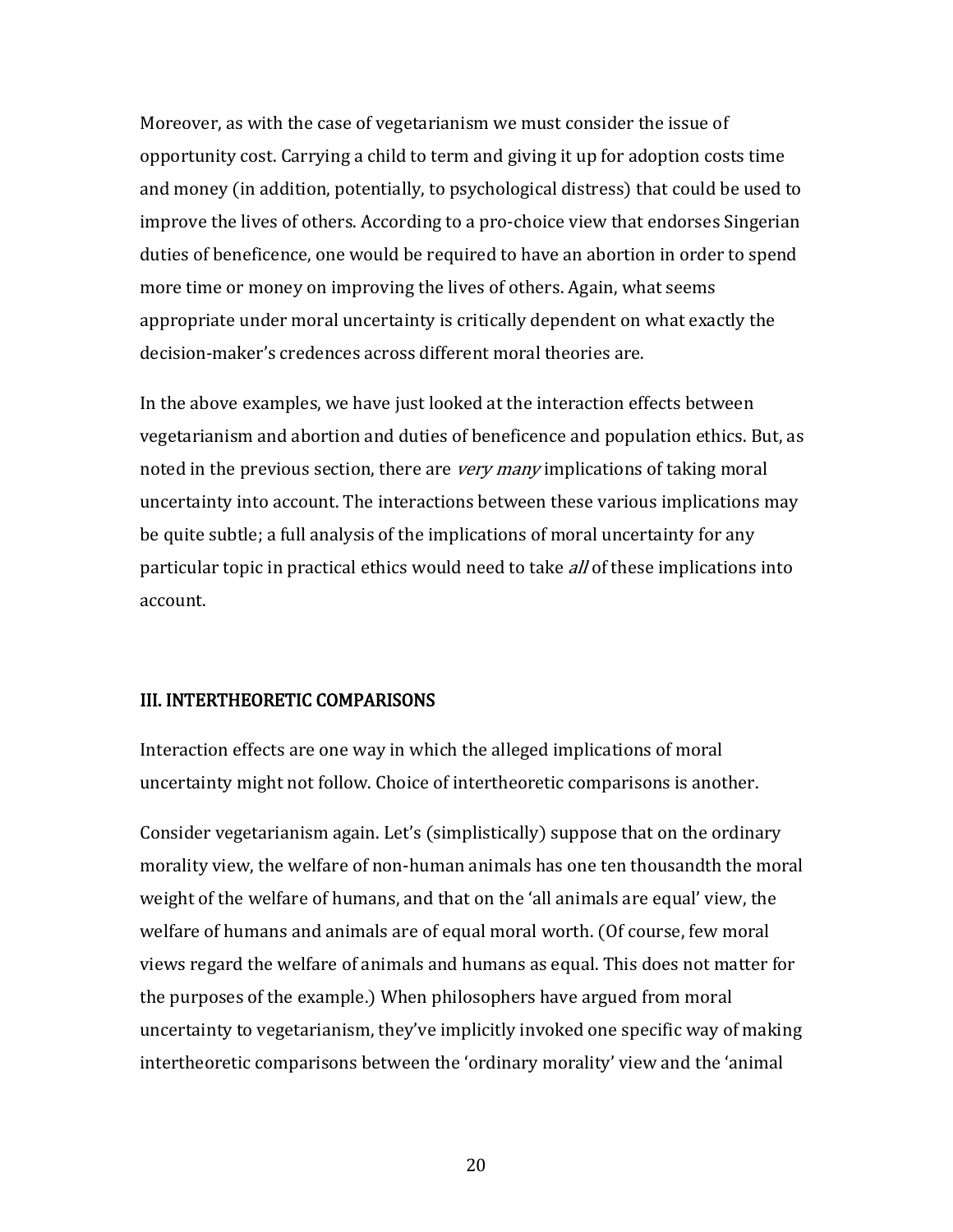welfare' view. But that isn't the only way of making the comparison. Here are two different ways of making the intertheoretic comparison:<sup>[23](#page-20-0)</sup>

| <b>Option</b>            | Ordinary<br>Morality | All-Animals-<br>Are-Equal-1 | All-Animals-<br>Are-Equal2 |
|--------------------------|----------------------|-----------------------------|----------------------------|
| 1 unit of human welfare  | 10,000               | 10,000                      |                            |
| 1 unit of animal welfare |                      | 10,000                      |                            |
| 0 units of welfare       | 0                    | O                           |                            |

There are in fact two natural ways of revising the ordinary morality view in order to make the welfare of all animals equal. On the first view, All-Animals-Are-Equal-1, the revision is that animal welfare is much more valuable than the ordinary morality view supposes. On the second view, All-Animals-Are-Equal-2, the revision is that human welfare is much less valuable than the ordinary morality view supposes.

I believe that both ways of making the intertheoretic comparison are 'permissible': they represent different theories, one may have credence in either, and the question of what credence one ought to have in the different comparisons is largely a question for normative ethical theorizing. But whether or not the moral uncertainty based argument for vegetarianism goes through depends to a large extent on which of these two intertheoretic comparisons we invoke. If Harry (in the original

<span id="page-20-0"></span> $^{23}$  Note that we need to include three outcomes in this table because we are interested in making intertheoretic comparisons of choice-worthiness *differences* rather than intertheoretic comparisons of choice-worthiness levels. i<br>I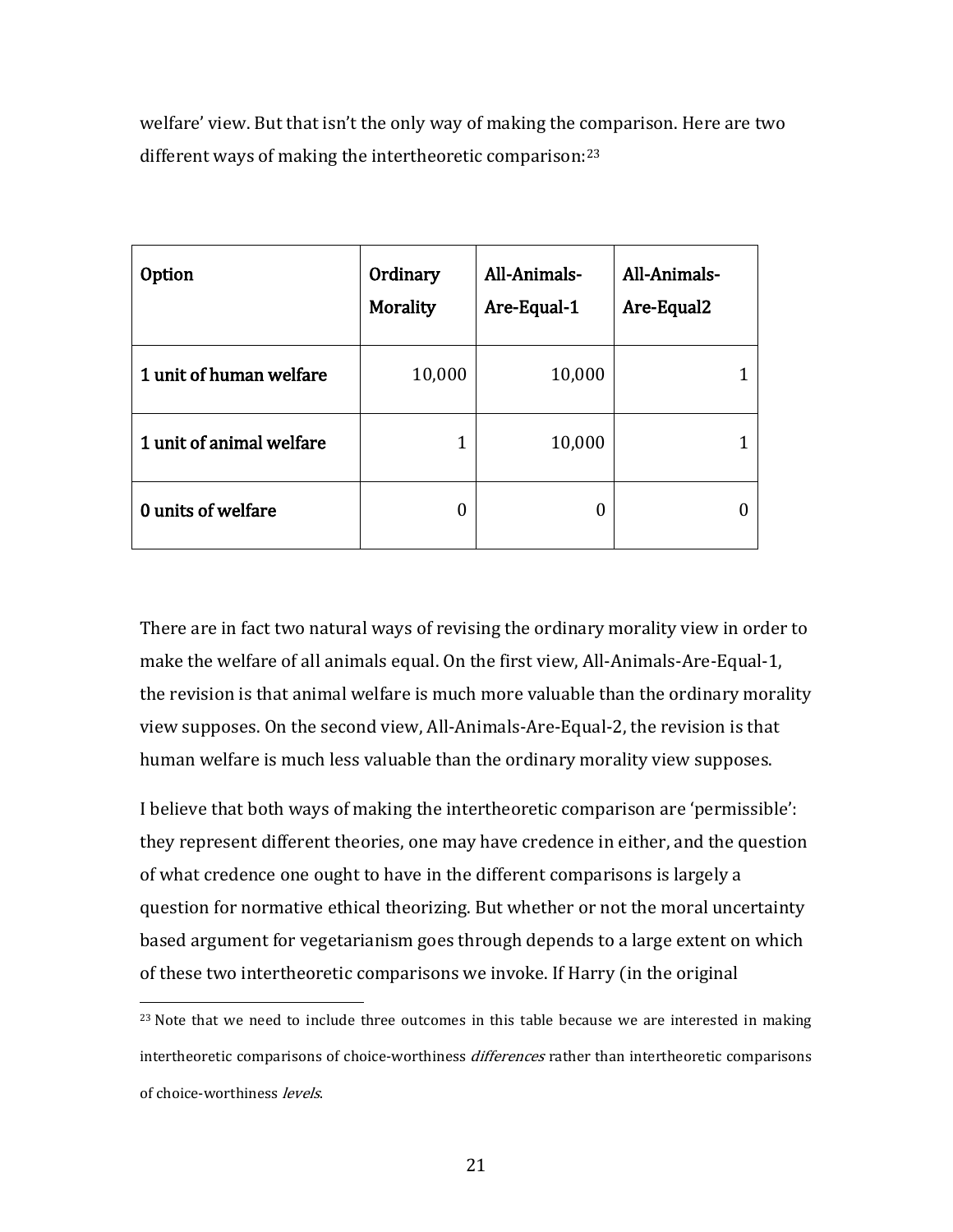example) is unsure between Ordinary Morality and All-Animals-Are-Equal-1, then it is indeed true that he risks a grave wrong by eating meat. If, however, he is unsure between Ordinary Morality and All-Animals-Are-Equal-2, then he does not risk a grave wrong by eating meat — the badness of eating meat is the same size on the All-Animals-Are-Equal-2 view as it is on the Ordinary Morality view, and it remains plausible that the prudential reason in favour of eating meat, on the Ordinary Morality view, outweighs the reasons against eating meat on both the Ordinary Morality view and the All-Animals-Are-Equal-2 view.

To illustrate, suppose (again very simplistically) that the prudential reason is 0.01 units in favour of chicken and 0.001 in favour of vegetarian; the reason against eating animals is 1 unit against chicken, not at all against vegetarian. The ordinary morality view regards units of prudential reason as 10,000 times as valuable as the units of moral reason not to eat animals. Thus according to ordinary morality the value of eating chicken, for example, is given as  $0.01 \times 10,000 - 1 = 99$ . This gives us the following two tables.

If Harry has credence in All-Animals-Are-Equal-1 then it's clear that the moral risk of eating chicken is grave and that, unless Harry's credence in All-Animals-Are-Equal-1 were tiny, it would be inappropriate to eat chicken.

| <b>Option</b>  | <b>Ordinary Morality</b> | All-Animals-Are-<br>Equal-1 |
|----------------|--------------------------|-----------------------------|
| Eat chicken    | 99                       | $-9,900$                    |
| Eat vegetarian | 10                       | 10                          |

In contrast, if Harry has credence in All-Animals-Are-Equal-2, then the potential moral downside of eating chicken is much smaller. Indeed, the biggest potential loss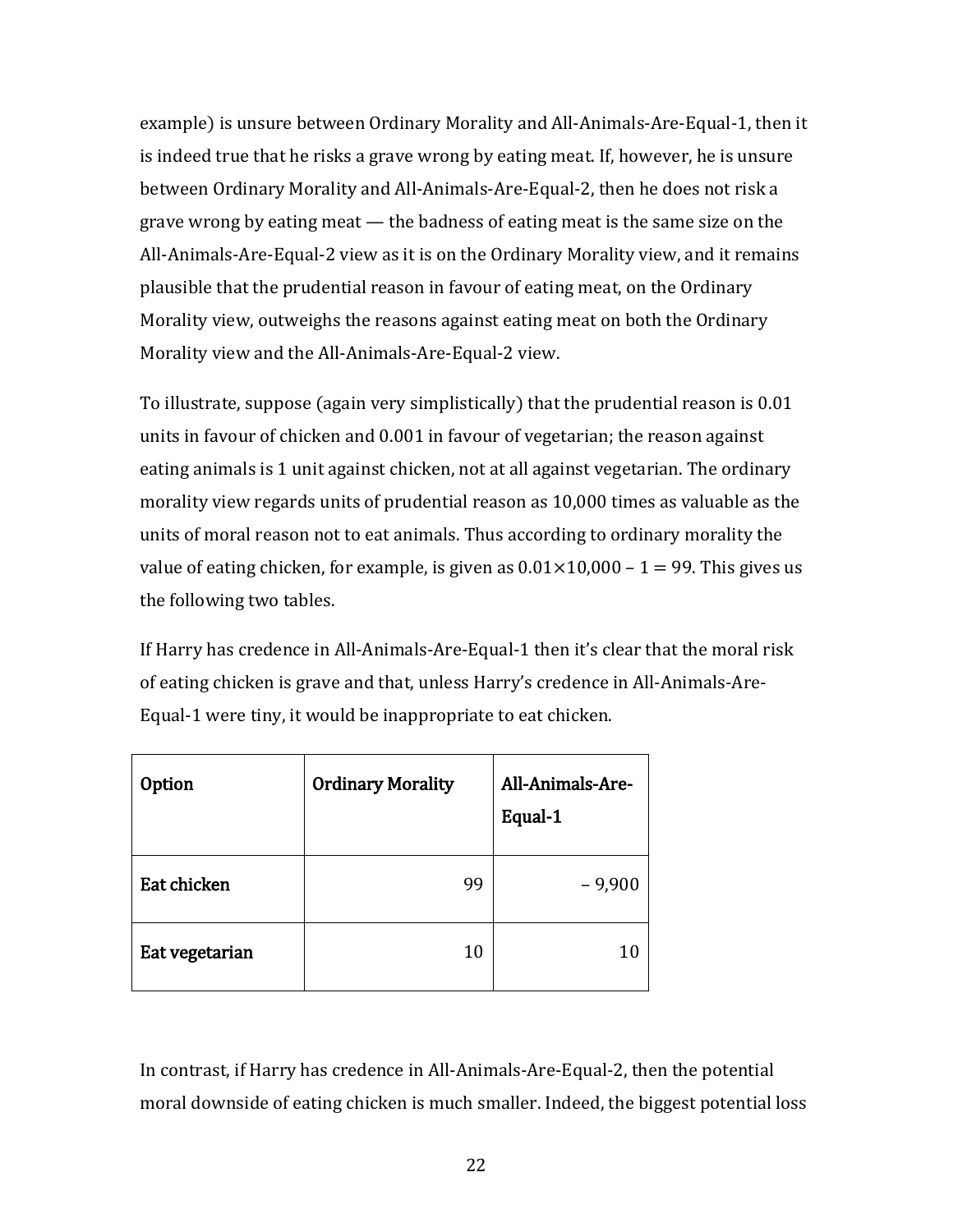of value is to fail to eat chicken if ordinary morality is correct. Harry would need to have a very low credence in ordinary morality in order for eating vegetarian to be the appropriate option.

| <b>Option</b>  | <b>Ordinary Morality</b> | All-Animals-Are-<br>Equal-2 |
|----------------|--------------------------|-----------------------------|
| Eat chicken    | 99                       | $-0.99$                     |
| Eat vegetarian | 10                       | 0.001                       |

Because there are two distinct and seemingly natural ways of making the intertheoretic comparison, we again see that the moral uncertainty based argument for vegetarianism doesn't straightforwardly go through. We need to make a controversial decision about which of these two ways of making the intertheoretic comparison is correct.

A similar issue affects the moral uncertainty argument against abortion. As we noted above, we cannot say that there's no serious moral downside to keeping the child, because having a child costs resources that could be used to save lives. This argument becomes stronger when we consider the issue of intertheoretic comparisons.

Let us assume that Isobel has some credence in the view that there's no morally relevant distinction between acts and omissions. Again, there are two distinct but natural ways of doing the intertheoretic comparison. Let us suppose that Ordinary Morality regards a killing as 1,000 times as bad as a letting die. In which case, we can represent the two ways of normalizing the view that rejects the acts/omissions distinction as follows: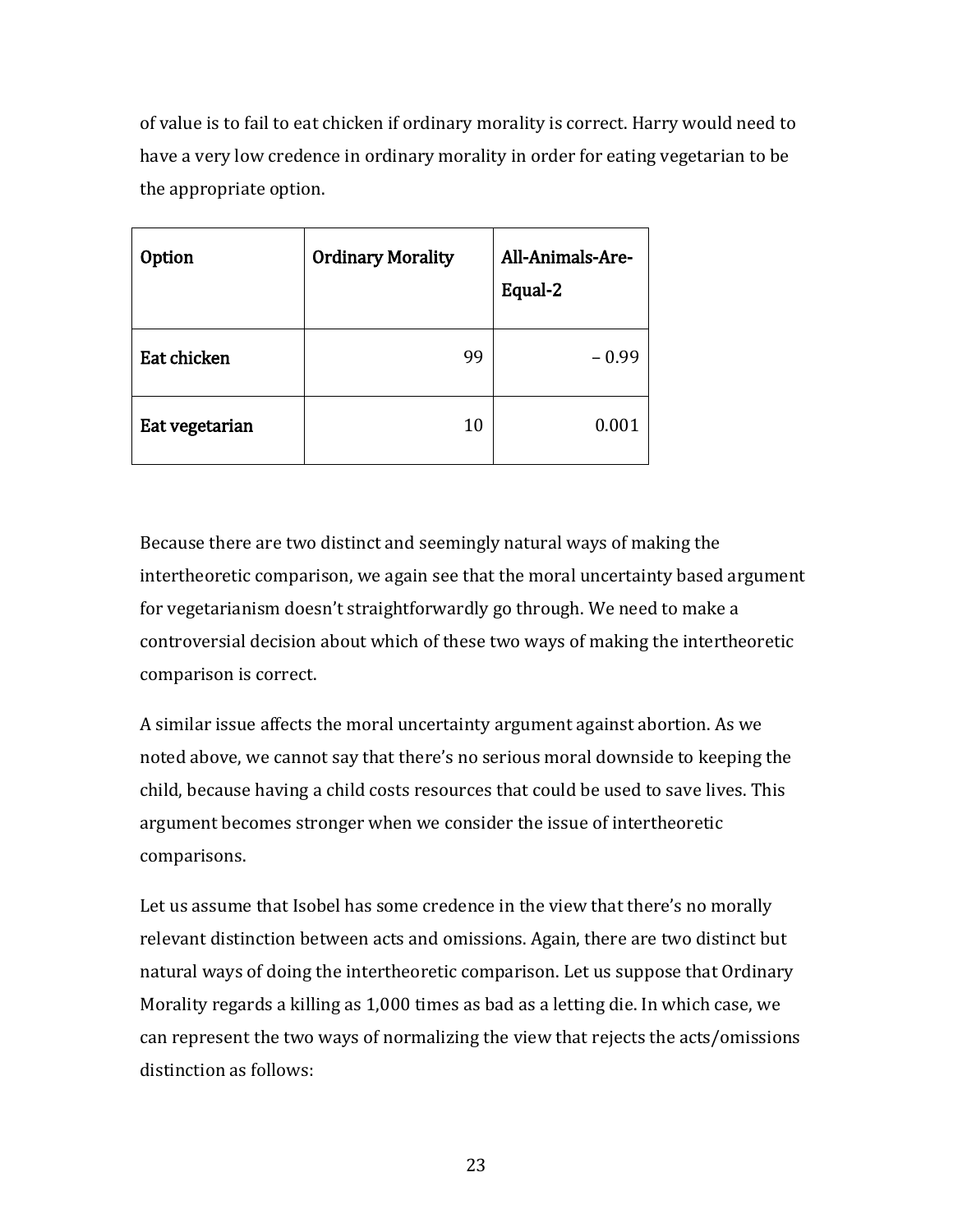| Option           | <b>Ordinary Morality</b> | No-<br>Acts/Omissions-1 | No-<br>Acts/Omissions-2 |
|------------------|--------------------------|-------------------------|-------------------------|
| Kill 1 person    | $-1,000$                 | $-1,000$                |                         |
| Let 1 person die | $-1$                     | $-1,000$                |                         |
| No change        | 0                        | $\boldsymbol{0}$        |                         |

On No-Acts/Omissions-1, letting die is far worse than Ordinary Morality supposes; it's as wrong as killing. On No-Acts/Omissions-2, killing is much less bad than Ordinary Morality supposes; it's merely as wrong as letting die.

If Isobel only has some credence in No-Acts/Omissions-2, then her credence in the idea that there is no acts/omissions distinction is not going to have a big impact on the appropriateness ordering of her options. If, in contrast, she has some credence in No-Acts/Omissions-1, then the biggest moral consideration in her decision whether to have an abortion is not the potential killing of an innocent person, but is the opportunity cost of the resources that she would spend on the child, which could be used to prevent the deaths of others.

Once again, therefore, one cannot claim that the implications of MEC follow straightforwardly whatever set of reasonable credences one has. In addition to making potentially controversial claims about what credences one ought to have across different moral views, in order to come to a conclusion about what moral uncertainty considerations entail in a particular case one also must often make potentially controversial claims about what is the correct way of making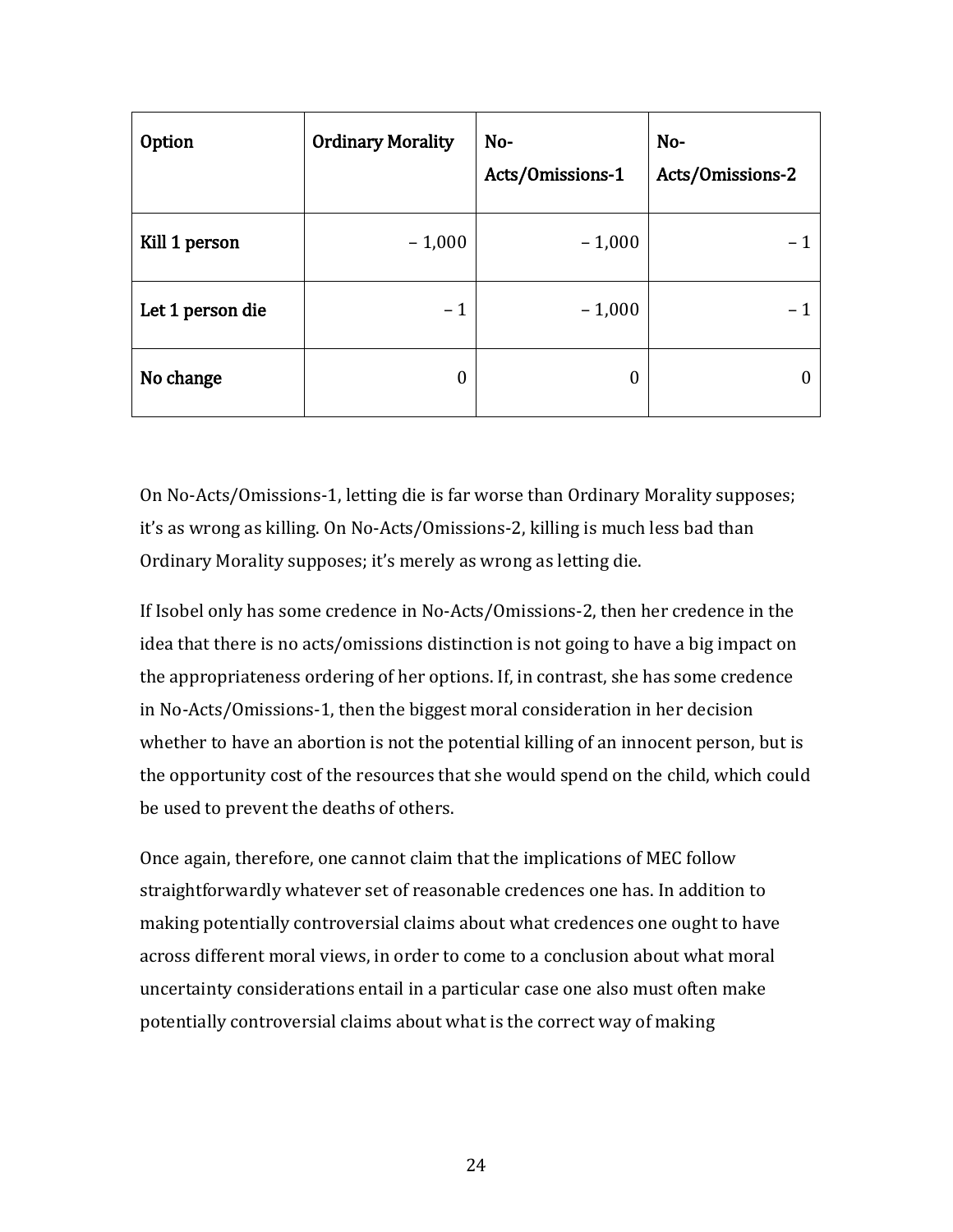intertheoretic comparisons across the views that the decision-maker has credence in.[24](#page-24-0)

Note that none of what I've said so far is an argument for the conclusion that vegetarianism or anti-abortion views *don't* follow from consideration of moral uncertainty. All I've argued is that invoking moral uncertainty alone is not sufficient to conclude that vegetarianism is right or that abortion is wrong. Instead, one must also invoke substantive and potentially controversial assumptions about what credences one ought to have across a wide array of moral views, and across different choices of intertheoretic comparisons

Nor am I arguing that moral uncertainty does not have concrete implications for real-life decision-makers. Once a decision-maker has determined at least approximately what her credences across different theories and across different intertheoretic comparisons are or ought to be, maximizing expected choiceworthiness will recommend some courses of action as appropriate and others not. I strongly suspect the resulting recommendations will look quite different from the typical positions in debates on these issues, or from the view that one would come to if one simply followed one's favoured moral view.

In general, and very roughly speaking, I believe that maximizing expected choiceworthiness under moral uncertainty entails something similar to a value-pluralist consequentialism-plus-side-constraints view, with heavy emphasis on

<span id="page-24-0"></span><sup>&</sup>lt;sup>24</sup> One might claim that (i) one ought to have credence in both possible normalizations and that (ii) given this, the theory with the higher-stakes normalization will still be the primary determiner of different options' expected choice-worthiness. I find this plausible to some extent, but believe it still depends on what exactly one's credences are; if one has a very small credence in the high-stakes normalization, then one might worry that one is entering 'fanaticism' territory if one thinks that the recommendation of MEC in this instance is correct. i<br>I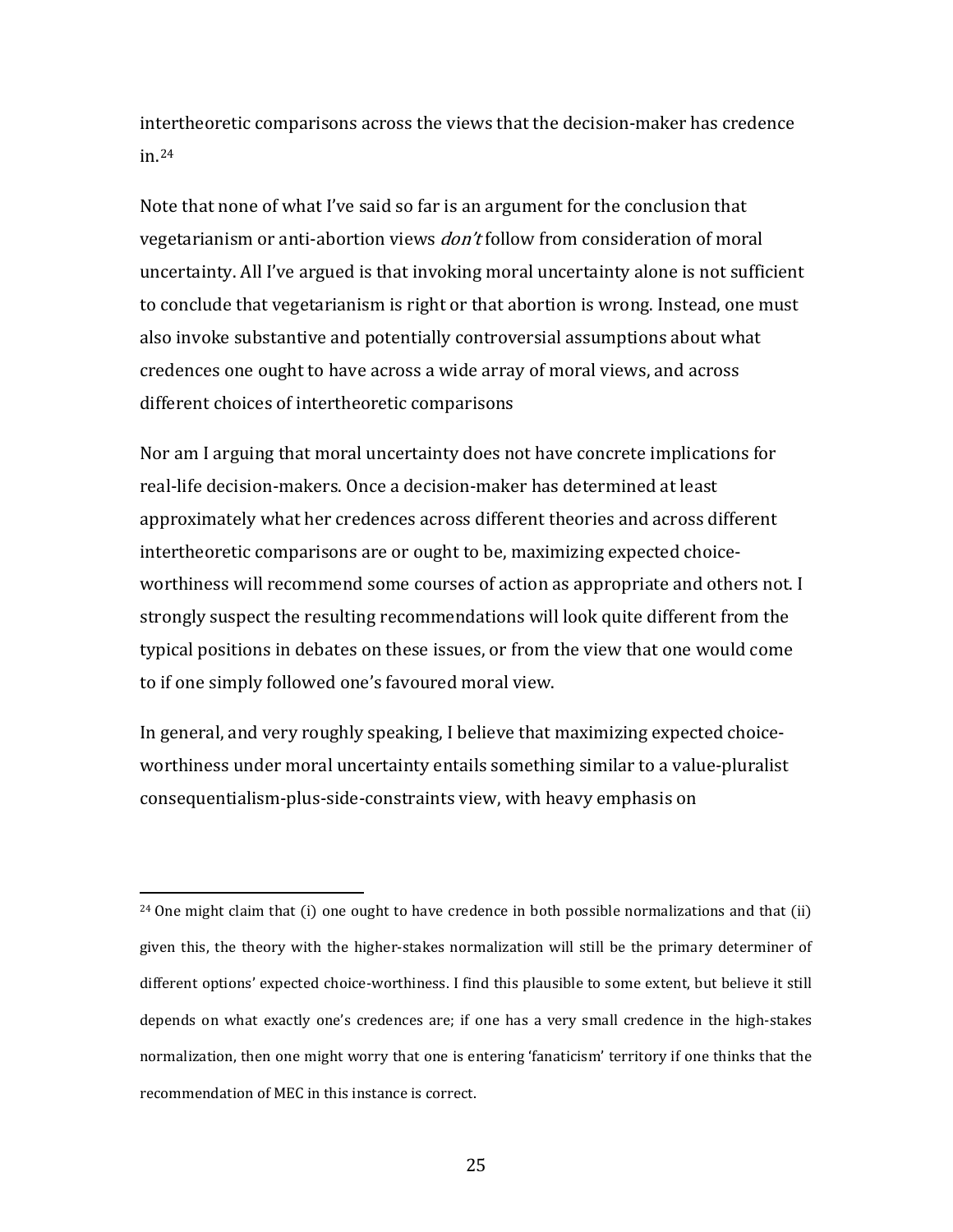consequences that impact the long-run future of the human race.[25](#page-25-0) How that exactly plays out depends on which normative views, and manners of making intertheoretic comparisons, one finds most plausible. If one is sympathetic to consequentialism, or to intertheoretic comparisons that favour consequentialism (such as No-Acts/Omissions-1), then maximizing expected choice-worthiness might entail something like the principle: "Maximize the good except when doing so would obviously violate a possible side-constraint for limited gain." If, on the other hand, one is sympathetic to non-consequentialism, or to intertheoretic comparisons that favour non-consequentialism (such as No-Acts/Omissions-2), then maximizing expected choice-worthiness might entail something like the principle: "As much as possible, avoid violating possible side-constraints, but if you are confident that you are not going to violate a side-constraint, then maximize the good."

#### V. CONCLUSION

In this article, I've argued that the moral uncertainty based arguments that philosophers have given in the literature for the rightness of vegetarianism and the wrongness of abortion are too simple. The precise implications of maximizing expected choice-worthiness under moral uncertainty depend on potentially controversial assumptions about what credences one ought to have across different moral views, and about how to make intertheoretic comparisons across theories.

I do believe, however, that consideration of moral uncertainty should have major impacts for how practical ethics is conducted. Currently, a central focus of practical ethicists is on determining what the most plausible view on a given issue is, by

<span id="page-25-0"></span> $25$  For the argument why total view consequentialists should care almost exclusively about impacts on the long-run future of the human race, and why, on their view, there is a truly vast amount of value at stake, see Nick Bostrom, 'Astronomical Waste: The Opportunity Cost of Delayed Technological Development', Utilitas, 15(3) (2003), pp. 308-14. I